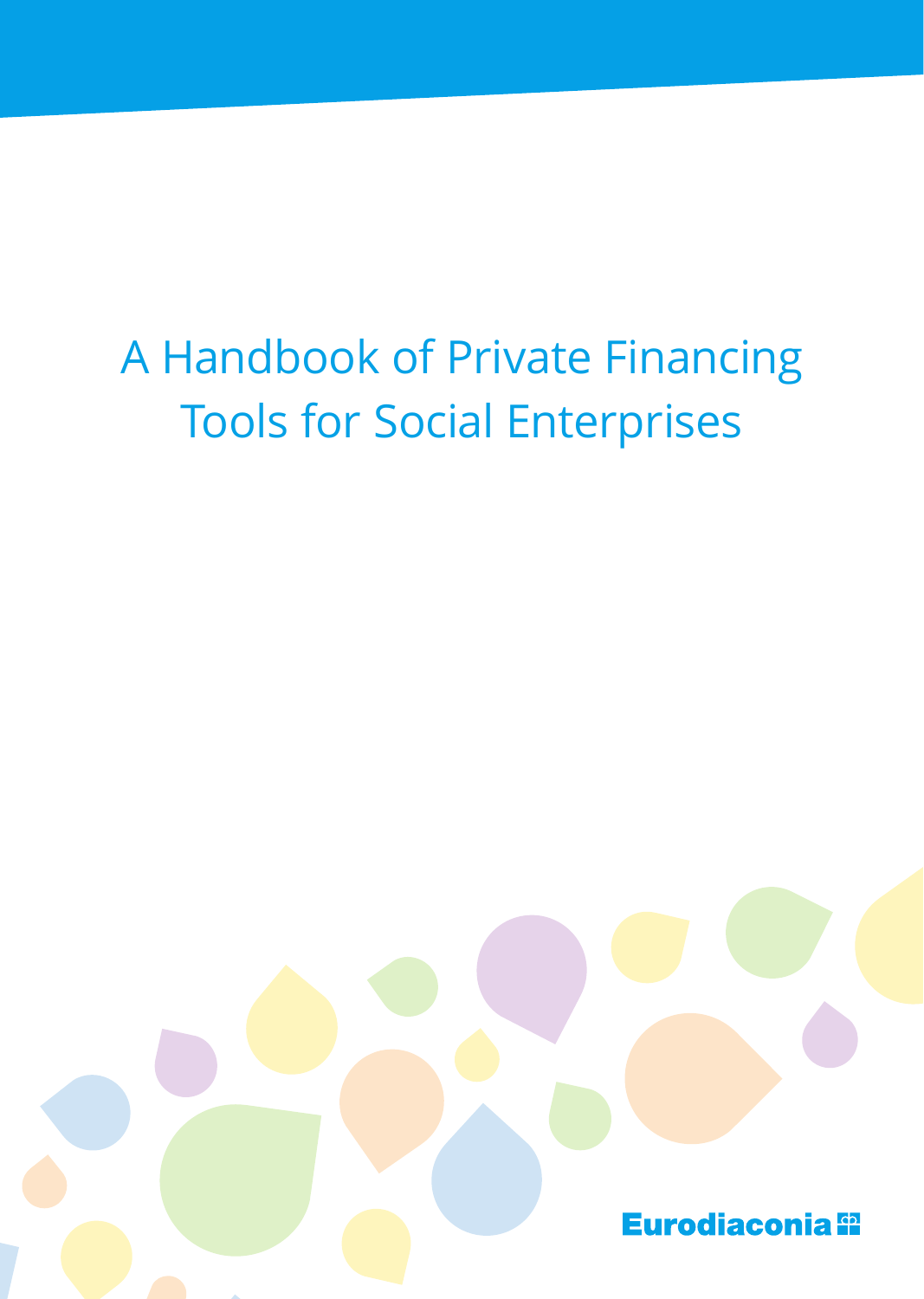Eurodiaconia is a **dynamic**, Europe wide **community** of organisations founded in the **Christian faith** and working in the tradition of Diaconia, who are committed to a Europe of **solidarity**, **equality** and **justice**. As the **leading network of Diaconia in Europe**, we connect organisations, institutions and churches providing **social and health services and education** on a Christian value base in over 30 European countries.

We bring members together to **share practices**, **impact social policy** and **reflect on Diaconia in Europe today**.

Editor: Heather Roy Design: Jérémie Malengreaux

# Eurodiaconia <sup>52</sup>

Rue Joseph II 166 Tel: +32 (0) 2 234 38 60 1000 Bruxelles Fax: +32 (0) 2 234 38 65 Belgium **E-mail:** office@eurodiaconia.org

**www.eurodiaconia.org**





This publication has received financial support from the European Union Programme for Employment and Social Innovation "EaSI" (2014-2020). For further information, please read http://ec.europa.eu/social/easi. Eurodiaconia is a network of social and health care organisations founded in the Christian faith and promoting social justice.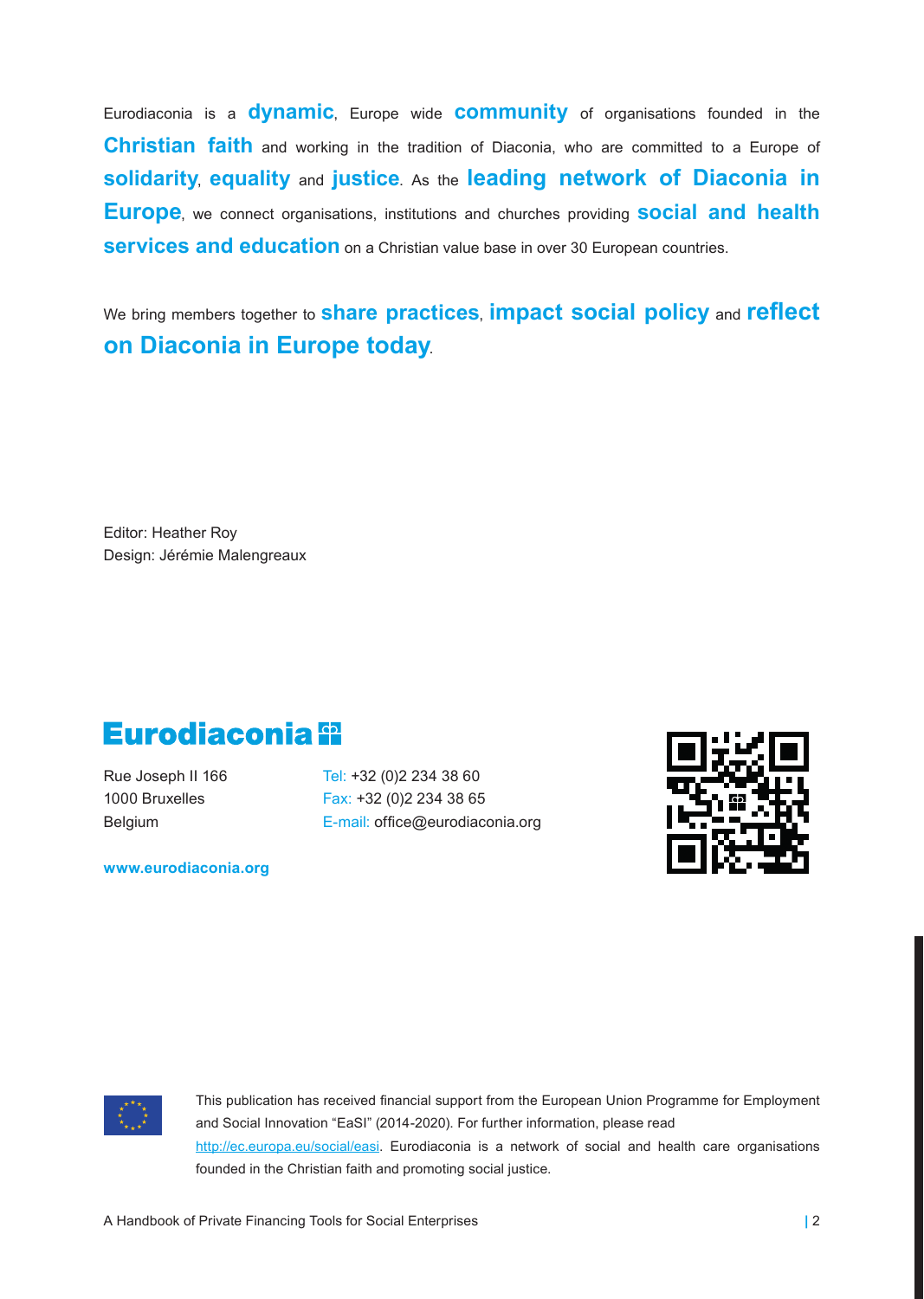# **Contents**

| Introduction                         | 4  |
|--------------------------------------|----|
| <b>Charity Bonds</b>                 | 7  |
| Social Impact Bonds                  | 10 |
| Convertible Loan                     | 14 |
| Co-operator Shares                   | 16 |
| <b>Equity Investment</b>             | 20 |
| Quasi-Equity Investment              | 23 |
| Crowdfunding                         | 25 |
| Donation & Reward-Based Crowdfunding | 26 |
| <b>Lending Crowdfunding</b>          | 28 |
| <b>Equity Crowdfunding</b>           | 30 |
| <b>Social Success Notes</b>          | 33 |
| Conclusion                           | 35 |



This publication has been commissioned, monitored and steered by Eurodiaconia. It has been researched and written by Professor Sybille Mertens and Aurore de Halleux, from the Centre d'Economie Sociale, HEC-Management School, Université de Liège.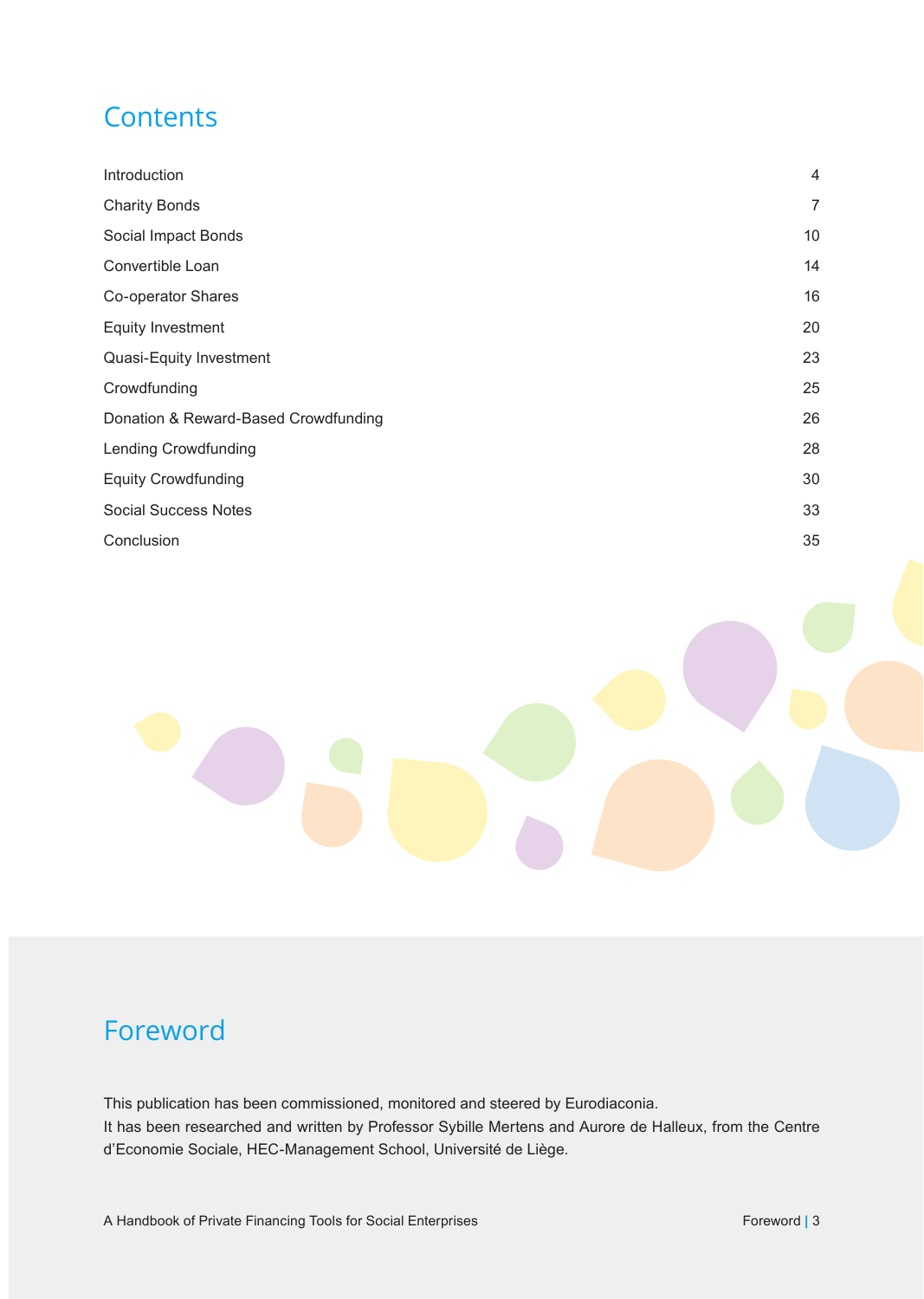# Introduction

Social impact investing and venture philanthropy are terms that are more and more used, not only in the social entrepreneurship fields, but also in the traditional finance and banking areas.

What do they mean exactly? How can they really help social enterprises?

One of Eurodiaconia's focus areas is to promote social enterprise initiatives among our members to organise their provision of social and health care services. In spite of the growing importance of social enterprise projects among Eurodiaconia members, many of them are faced with challenges in accessing funding sources which are able to finance such projects in an adequate manner. The impact of the crisis and austerity measures have resulted in tighter public budgets and, consequently, diminished public funding opportunities for social enterprises. Moreover, this is happening in a context of increasing demand for social services. In view of this, diaconal providers of social services have turned to private sources of funding as a way to circumvent these shortages.

The increased demand for private sources of funding matches the growing appetite of private investors to invest in social enterprise projects with an expectation of both social and economic return. Private funding brings both opportunities and challenges to not-for-profit organisations as diaconal social enterprises. Regarding the challenges, with an increased involvement of private finance there is a risk of monetisation of service outcomes. This could result in a 'creaming' effect, whereby services for the most vulnerable might be discontinued in favour of projects that lead to higher success rates. Also, private finance or philanthropic organisations may be more ready to support new, small projects, but also often with a focus on groups that may bring positive reputation to them in the eyes of the public.

Eurodiaconia, therefore, wishes to improve the understanding among diaconal social enterprises of which types and instruments of private financing are available to them and to assess which among those could be most useful to fulfil the social mission of social enterprise projects. This need was identified at Eurodiaconia's latest event on Work Integration Social Enterprises (WISE), organised jointly with ENSIE and EASPD in Brussels, 18-19 May 2015. The event was an occasion to showcase WISE projects run by Eurodiaconia members<sup>1</sup> and reflect on ways in which private finance can help to further develop social enterprise projects with an inclusive aim. The goal of this research is to increase our members' knowledge on available options for that purpose.

The economic, financial, social or environmental crisis of the last years has shown that our socio-economic system has shortages. To address its imperfections, social enterprise initiatives have emerged across the world. Their environment being what it is, these organisations still need to find funding sources to reinforce their capital base. So far, the traditional funding tools for social enterprises have been donations, public subsidies or loans, for the organisations that generate financial surplus. Donations and public subsidies avoid the need for repayment (principal and interests) and are therefore much appreciated. Some controls may be conducted in the case of public investment subsidies to ensure their proper use, but few constraints are usually linked with these conventional funding. The traditional loans require the organisation to repay the bank but the terms and conditions can be discussed. The interest rates will vary according to the perceived risk, the amount of the loan and the

<sup>1</sup> AAC Shirak Diocese Social-Educational Centre (WCC Armenia Inter-church Round Table Charitable Foundation), Fairhaus (Diakonie Düsseldorf); Pedalen Project (Church City Mission in Noway); Pro Arbeit (Diakonie Deutschland); Renewal Project (Slezská Diakonie);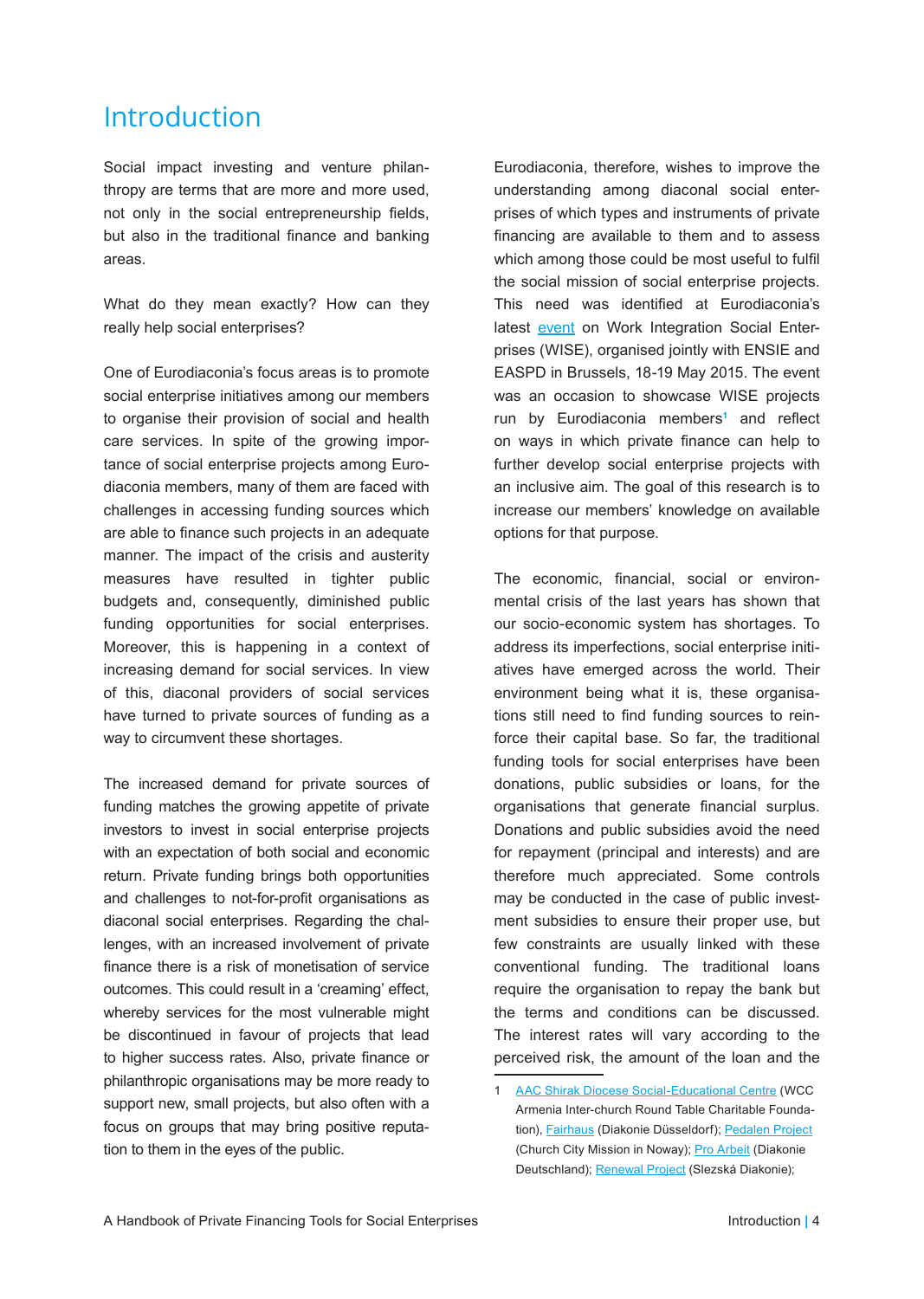time period. Whilst these tools are widely used, they have some disadvantages. Subsidies and grants are usually unstable, according to the projects, the period of the year or the global environment. Public funds are often under pressure and therefore cannot support the expansion and innovation policies of organisations. These also spend a lot of energy finding donors and keeping them on track. The loan, for its part, implies paying back interests (which might be low or high, according to the perceived risks) and often require collaterals (assets that work as insurance if the organisation cannot reimburse the loan). They are thus not accessible to all social organisations and many of them are reluctant to use loans.

Previously, private investments were used by traditional investors for traditional companies. However, socially responsible investment (SRI), social impact investing (SII) and venture philanthropy (VP) are on the rise. The last years' crisis raised awareness of the fact that maximizing financial returns only cannot solve global issues. Social impact investment and venture philanthropy are thus an opportunity and have an added value for social enterprises and non-profit organisations. They can strengthen the capital base, in order to support the organisation's expansion and foster innovation. To be sustainable and have the biggest potential impact, the organisations have to use funding tools that support and leverage their balance sheets. Healthy balance sheets will secure their financing and therefore support their programmes and projects within their scope. Creating financial reserves will allow organisations to cope with their general treasury and with future investments. Impact investing and venture philanthropy will therefore strengthen the core structure of the organisations. But what is exactly the difference between both?

Although those concepts have a same goal - social improvement-, their approaches are slightly different. Impact investors are looking for both social and financial return while venture philanthropists bring financial and non-financial support to organisations, regardless of the positive or negative financial return. Some investment tools require the presence of intermediaries to support the setting up of the agreement while others allow investors to invest directly in a social enterprise. It is for example the case for cooperatives, where the members purchase capital shares, which allow the organisation to provide services to meet their members' needs as part of a community. Some of the available tools are very much like traditional tools (equity, quasi-equity, bonds), while others rely much more on citizen and solidarity-based financing (crowdfunding, Social Impact Bonds, etc.).

A wide variety of tools exist, having all advantages and drawbacks. They are also very different in terms of risks for the investors (and therefore the expected returns), of social performance requirements, of relevance given the needs of the organisation, etc. Some tools may be relevant for certain steps while others will be used in combination with others to have a greater impact. The key is to keep in mind the dynamic aspect within the use of these tools. The biggest advantage of private investment tools is the long term impact that they have on the organisation. As most of them are medium or long term tools, they guarantee a sustainable support to the organisation. Also, private investment tools foster innovation and allow the enterprises to scale up their activities. However, globally, these tools are more risky than traditional ones (bank loans, grants and donation, and public subsidies). They should therefore not replace them but be complementary and strengthen the organisation's financial health.

To build the following summary cards, several techniques were used. The selection of appropriate tools draws on already published material. Also, some experts from different areas (European Venture Philanthropy Association,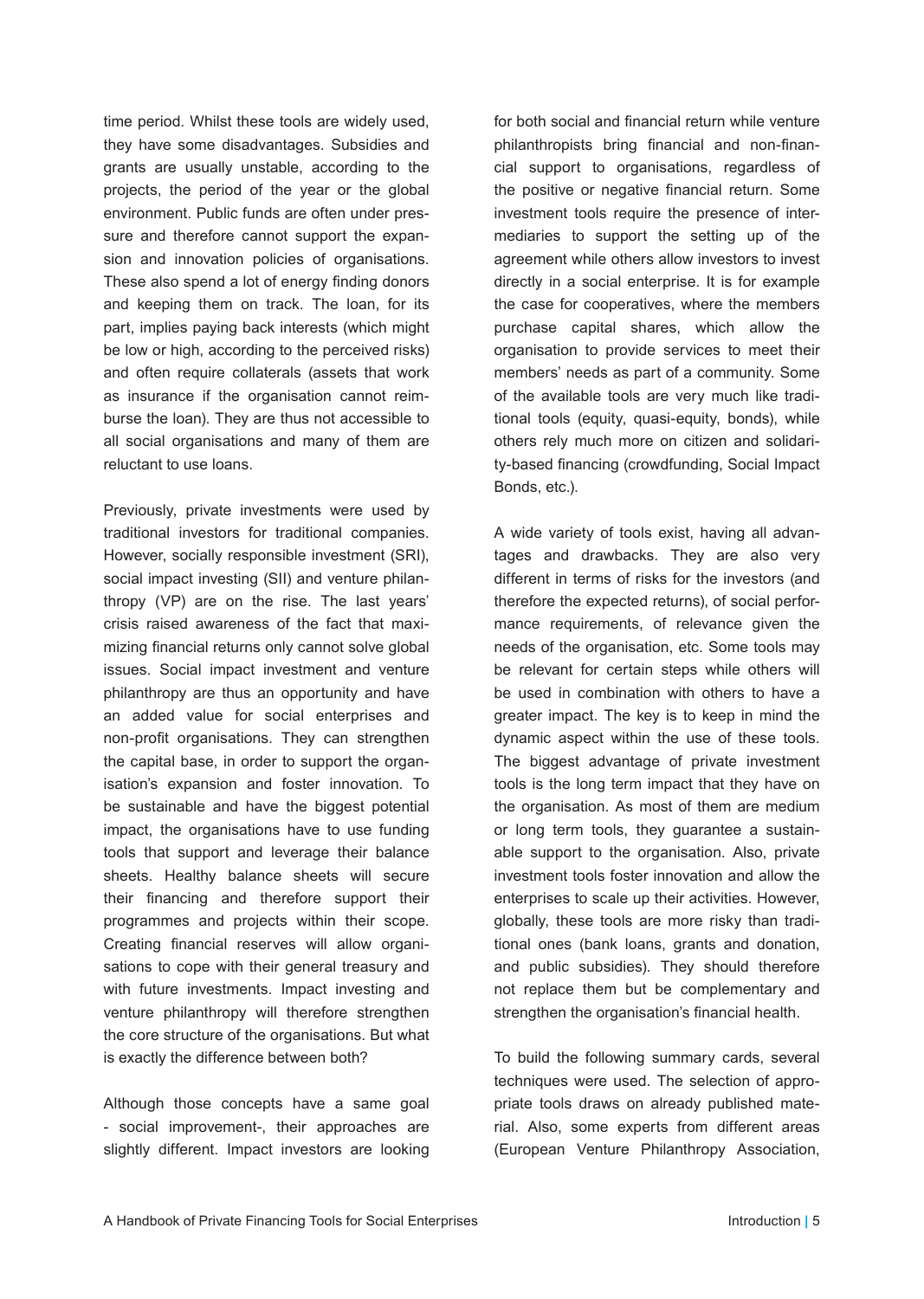Financité) were consulted for the selection process. In parallel, a table was assembled to classify the different types of organisations and their investment profile. We identified the non-profit organisations and the social enterprises as being part of the social economy initiative and therefore concerned by the report.

From there, the funding needs and opportunities emerged and the instruments were chosen. The following summary cards can help the social enterprise choose among the different tools available.

- Charity bonds
- Convertible loans
- Co-operator shares
- Crowdfunding
- Equity
- Quasi-equity
- Social impact bonds
- Social success notes

The summary cards are structured in such a way that the reader first gets an overview of its global characteristics (time frame, risk, life cycle of the organisation, etc.). This ID card will give at first glance an idea of the type of instrument. Each instrument is then detailed in several sections, by including its advantages and risks. Finally, a study case closes each summary card.

| Non Profit                                         |                                         | <b>Social Enterprises</b>                                            |                                                                          |                                                                              | <b>Socially Responsible</b><br><b>Businesses</b>  | <b>Traditional for Profit</b>                                     |                                                     |
|----------------------------------------------------|-----------------------------------------|----------------------------------------------------------------------|--------------------------------------------------------------------------|------------------------------------------------------------------------------|---------------------------------------------------|-------------------------------------------------------------------|-----------------------------------------------------|
| Traditional                                        | With income<br>generating<br>activities | Potentially<br>sustainable                                           | Breakeven                                                                | Profit-<br>able                                                              | Profit distributing, socially driven              | <b>Practicing CSR</b>                                             | Mainstream mar-<br>ket company                      |
|                                                    |                                         |                                                                      |                                                                          |                                                                              |                                                   |                                                                   |                                                     |
| Cannot generate financial returns<br>for investors |                                         | Require<br>a below<br>market<br>financial<br>return for<br>investors | May generate<br>a below mar-<br>ket financial<br>return for<br>investors | Gener-<br>ate com-<br>petitive<br>financial<br>returns<br>for in-<br>vestors | Societal practices may enhance<br>financial value | Societal practic-<br>es in order to<br>protect financial<br>value | Limited or no re-<br>gard for societal<br>practices |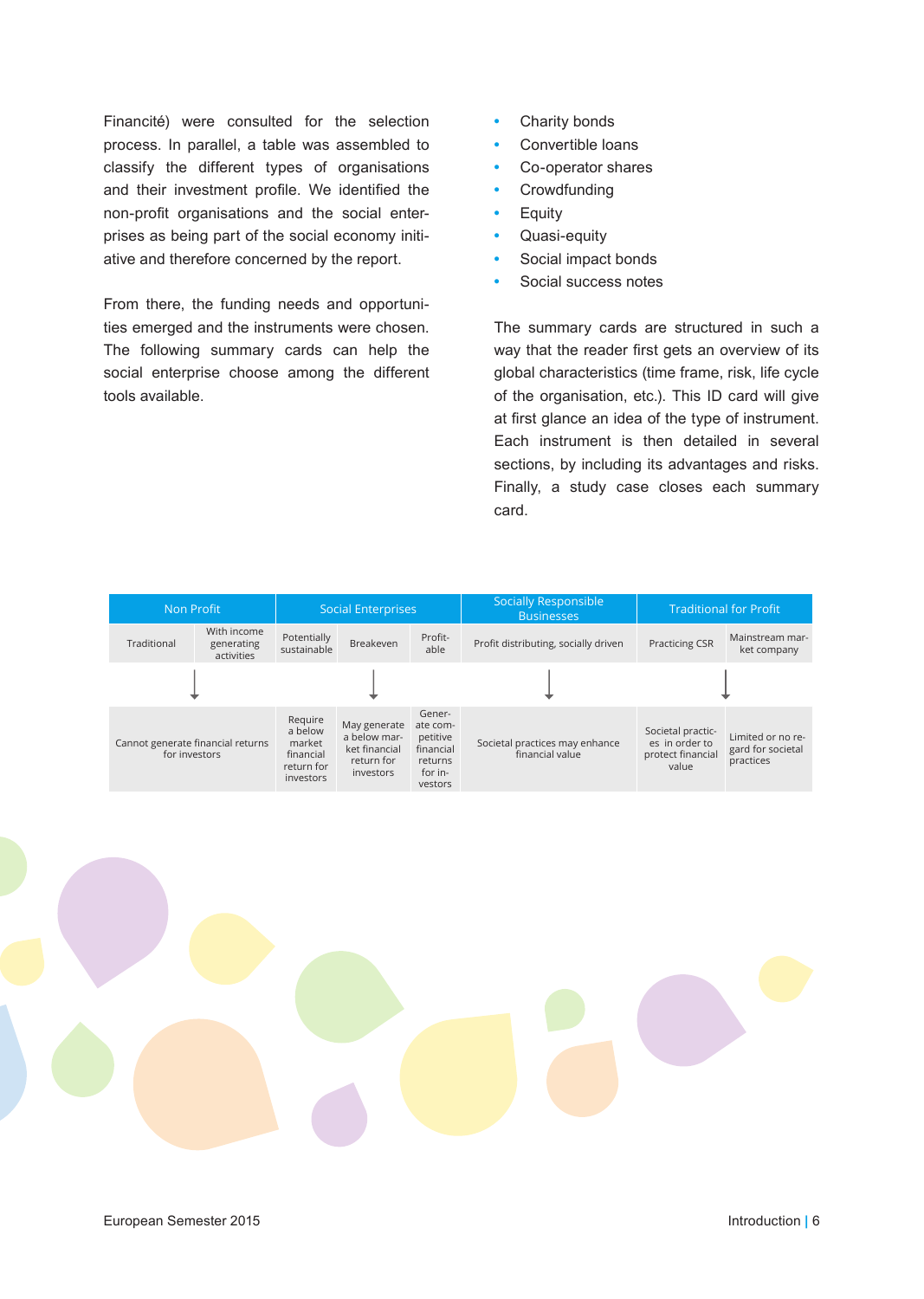# Charity Bonds

# **Context**

- $\circ$  Social performance requirement  $\circ$  Risky investment
- 
- 

 $\bigcirc$  Intermediary required  $\bigcirc$  Need for capital share

 $\odot$  Interests/Dividends  $\odot$  In the presence of strong capital

 $\circledcirc$  Middle term  $\circledcirc$  Growth

Time frame:  $\bigcirc$  Short term Cycle of life:  $\bigcirc$  Start/Introduction

 $\odot$  Long term  $\odot$  Maturity/Rescue plan

# **Definition**

Charity Bonds are issued by charities and social enterprises as a form of long term debt to expand their business operations.

#### **How does it work?**

The charity or social enterprise issuing the bond is borrowing money from investors. The organisation is committed to repay the investors in the future in addition to periodic interest payments. Unless specified, it is not possible to request the early repayment of the bond before its final repayment date.

#### **Is this the best funding option?**

Generation of financial surplus – To provide interests, the social enterprises need to be sustainable and generate financial surplus.

#### **Advantages and disadvantages**

- + Charity bonds offer more favourable terms in comparable to bank loan, with bond issues often unsecured, more flexible terms and of longer duration than comparable bank loan.
- + Charity bonds can potentially allow issuers to secure future income streams, whether they are traded or contractual revenues, grants or donations.
- As a charity bond issuer, a charity or social enterprise enters into a legal obligation with its investors to pay interests.
- Bond investors are likely to demand a high level of transparency and regular financial and social reporting to track the performance over the life of the bond issue.

(Goodenough, 2014)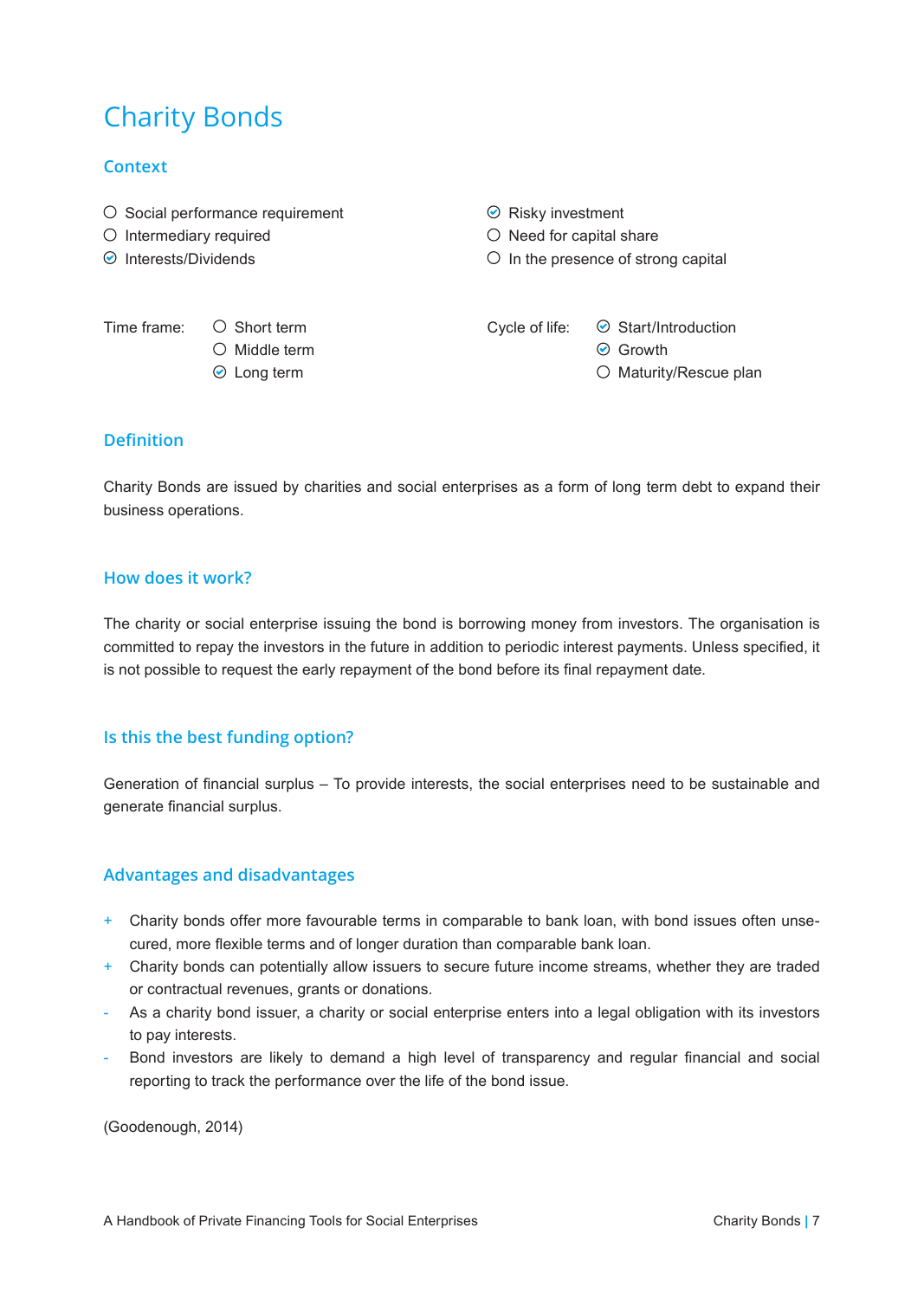## **Policy initiatives**

There is no special legal framework for Charity Bonds. Being a kind of bond, it must then refer to the traditional legal framework.

#### **Case study: Scope**

In October 2011, Scope announced a £20 million bond programme to generate complementary funding for its charitable activities alongside current donations and philanthropic loans. The programme allows Scope to expand its income-generating activities such as its network of charity shops, which generate long-term sustainable sources of income for its work with disabled people. Scope works in partnership with Investing for Good, a specialist social finance intermediary.

The Bond operates in the same way as similar corporate bond products, allowing high net worth individuals, foundations and institutional investors (e.g. wealth and pension fund managers) to invest their capital in a charity for both social and financial return.

It is a flexible programme that allows Scope to raise as much finance as they need for as long as they need – and it is unrestricted, so they can choose how they use it. They have the flexibility to issue sterling bond tranches at varying nominal amounts; for example, the first tranche of debt raises from the market is £2m, which is well within their resources to repay.

Scope reports income of more than £100m a year with £23m of that coming from its charity shops, £15m from donations and the rest from providing services to the public sector. About 3,000 people are employed by Scope which made a surplus of £4m in 2010.

The bond is firmly placed as a commercial activity and Scope is offering a fairly standard return based on their enterprise activity, rather than the social outcomes of their programmes, giving investors certainty over their financial return.

"The major cash investment that we hope to generate through the Scope Bond Programme has the potential to transform the support we can provide to disabled people," said Richard Hawkes, chief executive of Scope.

"It gives us the opportunity to talk to a new and emerging network of prospective supporters and offer them an additional way of investing in Scope alongside traditional donations and philanthropic loans. This is a landmark development for Scope and could revolutionise the way we and other large charities raise finance for our work in the future."

The Scope Bond Programme is listed on the Luxembourg-based Euro MTF stock exchange and follows Scope's Grangewood Venture Philanthropy Project, where outside investors were brought in to finance the construction of homes for people with multiple disabilities.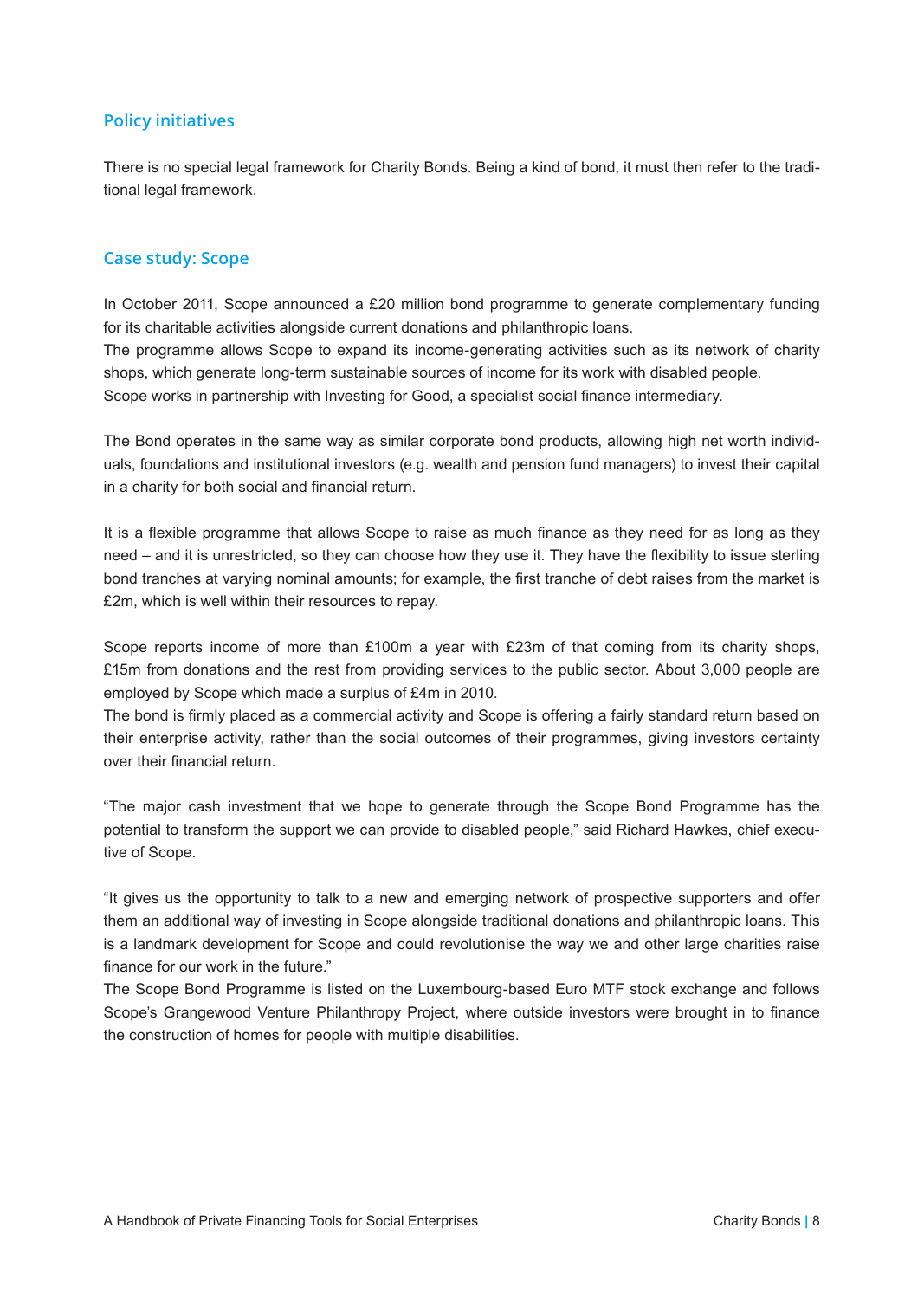# **References**

C'est financé près de chez vous. (n.d.). *Guide pratique pour l'investisseur*. Retrieved from C'est financé près de chez vous:

www.cestfinancepresdechezvous.be/fr/article/guide-pratique-pour-linvestisseur#bdp3

Goodenough, A. (2014). *Growing the market for charity bonds*. Retrieved from Big Society Capital: www.bigsocietycapital.com/sites/default/files/pdf/Social%20Investment%20Insights%20Charity%20 Bonds.pdf

KnowHowNonProfit. (2014). *Charitable Bonds*. Retrieved from KnowHowNonProfit: www.knowhownonprofit.org/funding/social-investment-1/investment-types/charitable-bonds

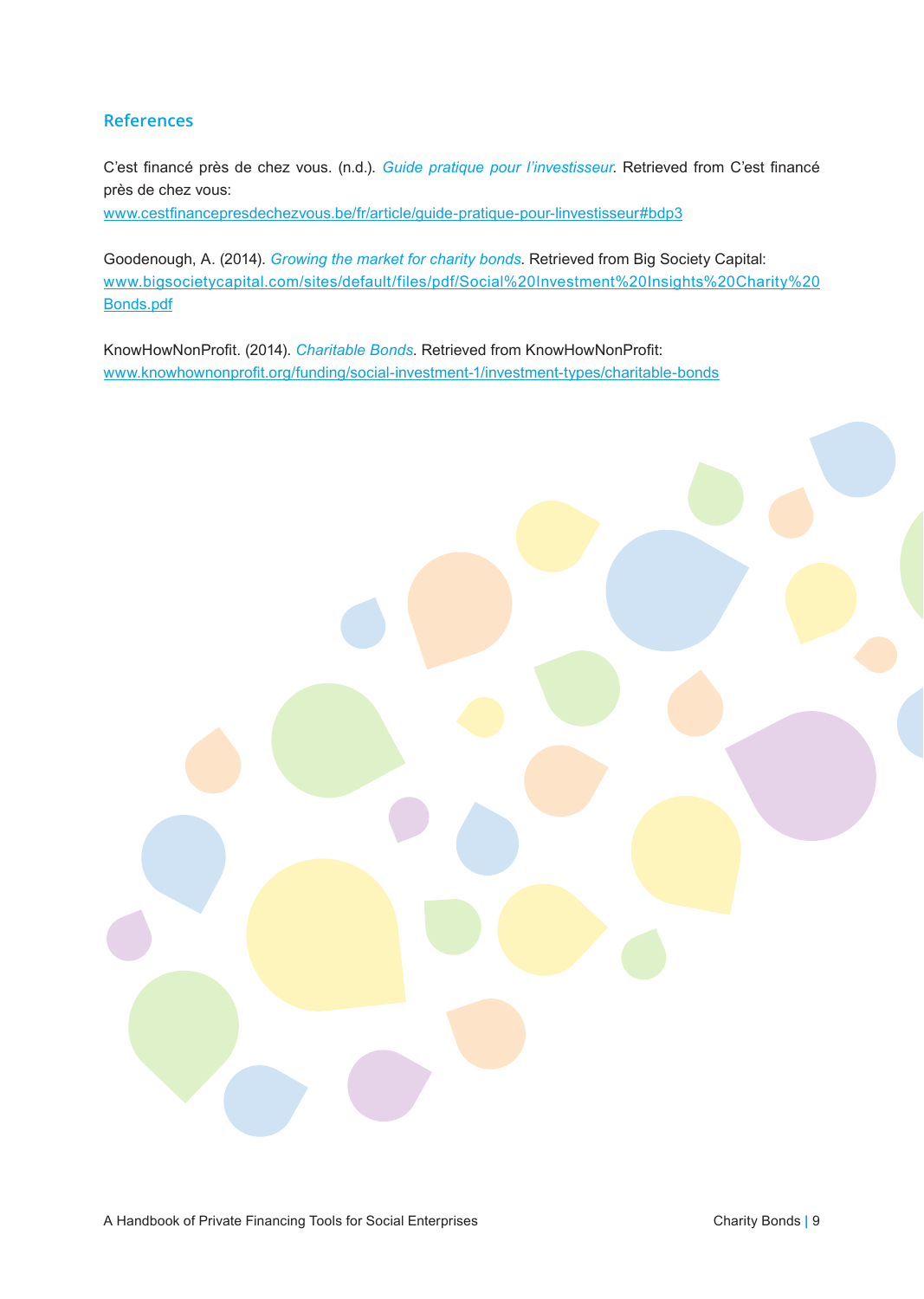# Social Impact Bonds

# **Context**

- $\odot$  Social performance requirement  $\odot$  Risky investment
- Intermediary required**<sup>2</sup>**
- 
- 
- $\bigcirc$  Need for capital share
- O Interests/Dividends **Interests/Dividends** O In the presence of strong capital

Middle term**<sup>3</sup>**

Time frame:  $\bigcirc$  Short term Cycle of life:  $\bigcirc$  Start/Introduction

**⊙** Growth

 $\odot$  Long term  $\odot$  Maturity/Rescue plan

# **Definition**

"A Social Impact Bond is a financial vehicle that brings in non-government investment to pay for services which, if successful, deliver both social value and public sector cost savings. Investors receive a financial return from a proportion of the cost savings delivered." (Bolton & Savell, 2010).





At least four actors are involved in a Social Impact Bond. A "social impact bonds-issuing organisation" will identify potential programmes among social enterprises and elaborate a contract with a government interested in raising a bond. When the contract is secured, this intermediary organisation will issue the Social Impact Bond and raise capital from private investors (Stage 1).

<sup>2</sup> Not mandatory, but will facilitate the access

<sup>3</sup> Depending on the project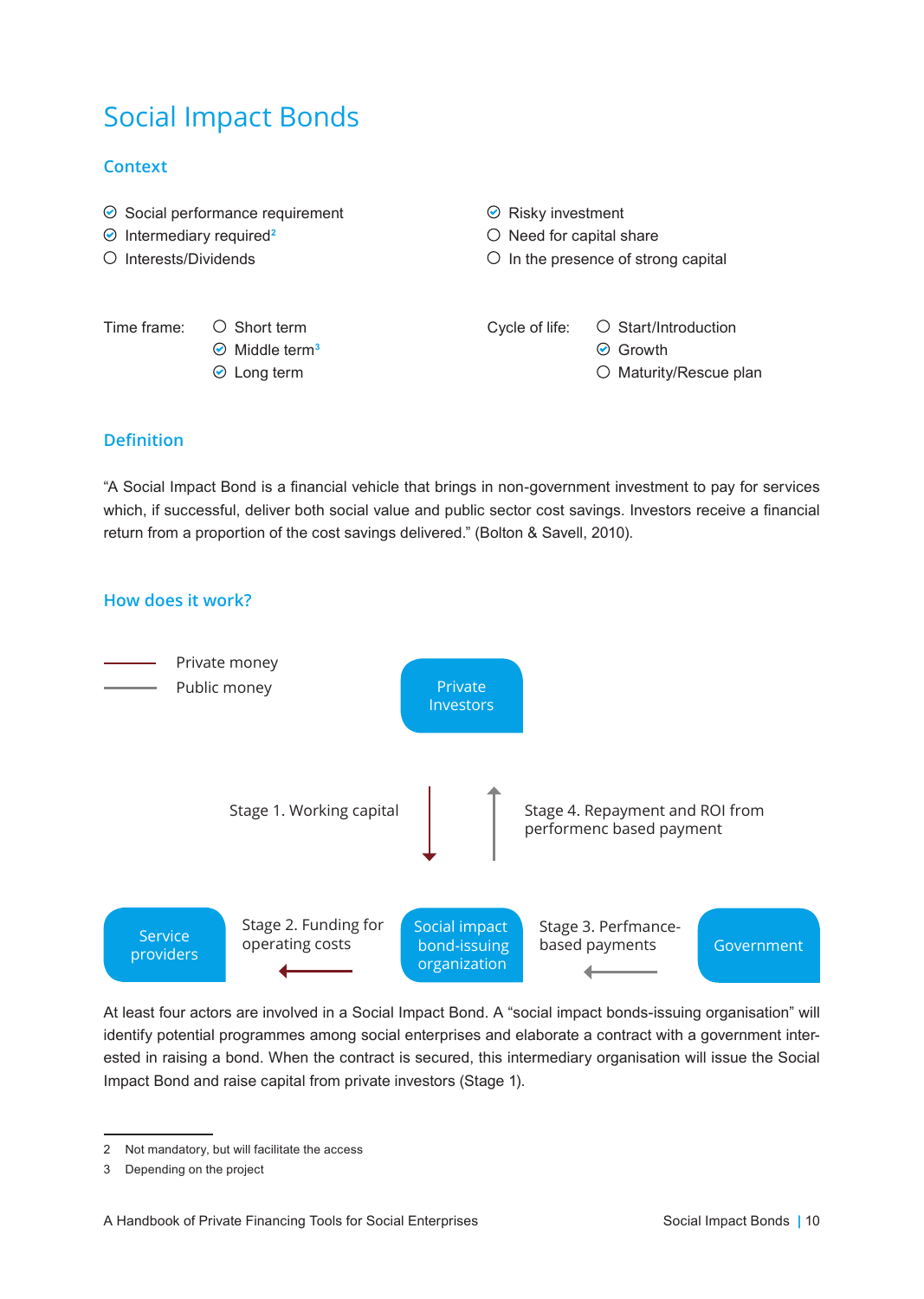When enough funds are collected, the intermediary will transfer it to service providers. Those will then use the funds to implement the prevention programme chosen in the contract (Stage 2).

After the agreed time period, an independent evaluator will determine whether the target outcome has been reached, according to the contract. If it is the case, the government pays the intermediary a percentage of its saving (Stage 3) and he repays the investors, including a return on investment (ROI) (Stage 4). If the outcome did not meet the expectations, the government owes nothing. In that case, the investors lose their investment (Cox, 2011-2012; Social Finance Inc., 2012).

Social Impact Bonds have been adapted for development countries as well. In the case of Development Impact Bonds, local governments often do not have enough resources to pay investors back. Therefore, donor agencies stand as guarantors of repayment to the investors.

# **Is this the best funding option?**

If certain factors are met, Social Impact Bonds can be an appropriate funding option for a social enterprise.

**Preventive intervention** – The SIB must be launched for a preventive intervention for which sufficient funding from government is unavailable. The preventive programmes can tackle the social problems at their roots rather than treating their symptoms.

**Greater savings than costs** – The savings made by the programme must be greater than the intervention and transaction costs. If this condition is not fulfilled, then the SIB programme is not profitable for the government and the investors.

**Improved wellbeing** – The SIB programme must improve the welfare of the concerned population. It should prevent or improve a bad outcome.

**Evidence of efficiency** – The intervention produced by the service provider must already have proved its effectiveness and its impact.

**Measurability** – The impact of the programme must be measurable.

**Alignment of incentives** – A SIB project must align the incentives of all the stakeholders.

**Government commitment** – The government must support the use of the SIB as they are committed to repay the investors.

In view of these conditions, some types of programmes are well suited for Social Impact Bonds. For example, intervention focused on behaviour like recidivism, homelessness, health service, workforce development or unemployment. (Mulgan et al., 2011)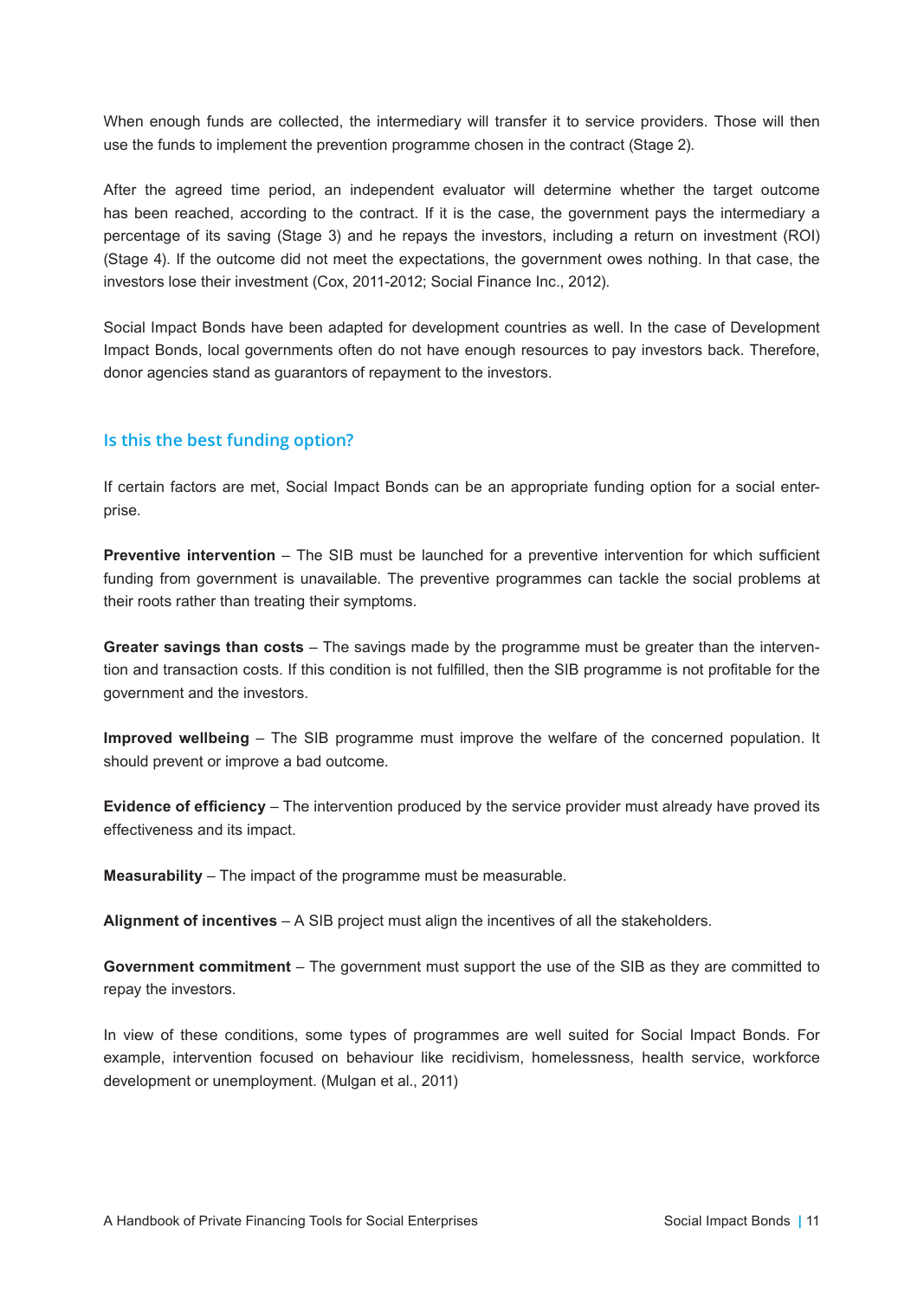# **Advantages and disadvantages**

- + Social Enterprises do not have to reimburse the investors in case of success, as a government is committed to the repayment.
- + Social Enterprises can scale up a service that already works.
- The social outcome must be measurable and clearly related to the service.
- Social entrepreneurs might be tempted to select the clients they will help in order to have better results. However, this cherry picking ignores the most-in-need.
- Little legislation is linked to Social Impact Bonds. They have characteristics of different investment tools, each of them having different regulations.

# **Policy initiatives**

As the tool is not yet well developed in many countries, there is in general little legislation. The assessment has to be done on a case-to-case basis, usually by the intermediary organisation. On its side, the European Commission also tries to improve the exchanges of Social Impact Bond experiences among the member states.

# **Case study: Social impact bond (SIB) in Augsburg, Germany**

In September 2013, the Benckiser Foundation Future launched the first German Social Impact Bond (SIB). Services have started to be delivered under an innovative service model that brings together a range of organisations and interventions with a track record. The services work with young people who have disengaged from education and employment, to help them enter training or employment.

The targeted outcome is the placement of at least 20 members of the target group into a job or an apprenticeship for more than 9 months during the timeline of the project. To achieve this goal the service delivery organisations work with approximately 100 young people.

- **•** the target group is defined as unemployed people below 25 years old in the Augsburg district with:
- **•** no ongoing or successfully completed apprenticeship;
- **•** no current school attendance;
- **•** no current occupation; and
- **•** no contact with an employment agency over the last two years or no participation in agency programmes over the last two years.

The services are being delivered from the shared workspace project Eleven Augsburg, through the collaboration of four service delivery organisations: Apeiros, Education Management Augsburg, Child and Youth Services Hochzoll, and Joblinge.

The Bavarian State Ministry of Labour and Social Affairs, Family and Integration (StMAS) will pay for the outcome once it has been achieved. The Ministry holds a contract with special purpose vehicle called Juvat. Juvat, derived from the Latin *juvare*, translates the central hypothesis of the programme: 'It works'. This is a pilot project for the Ministry, which they are referring to as "JuMP – youth with perspective".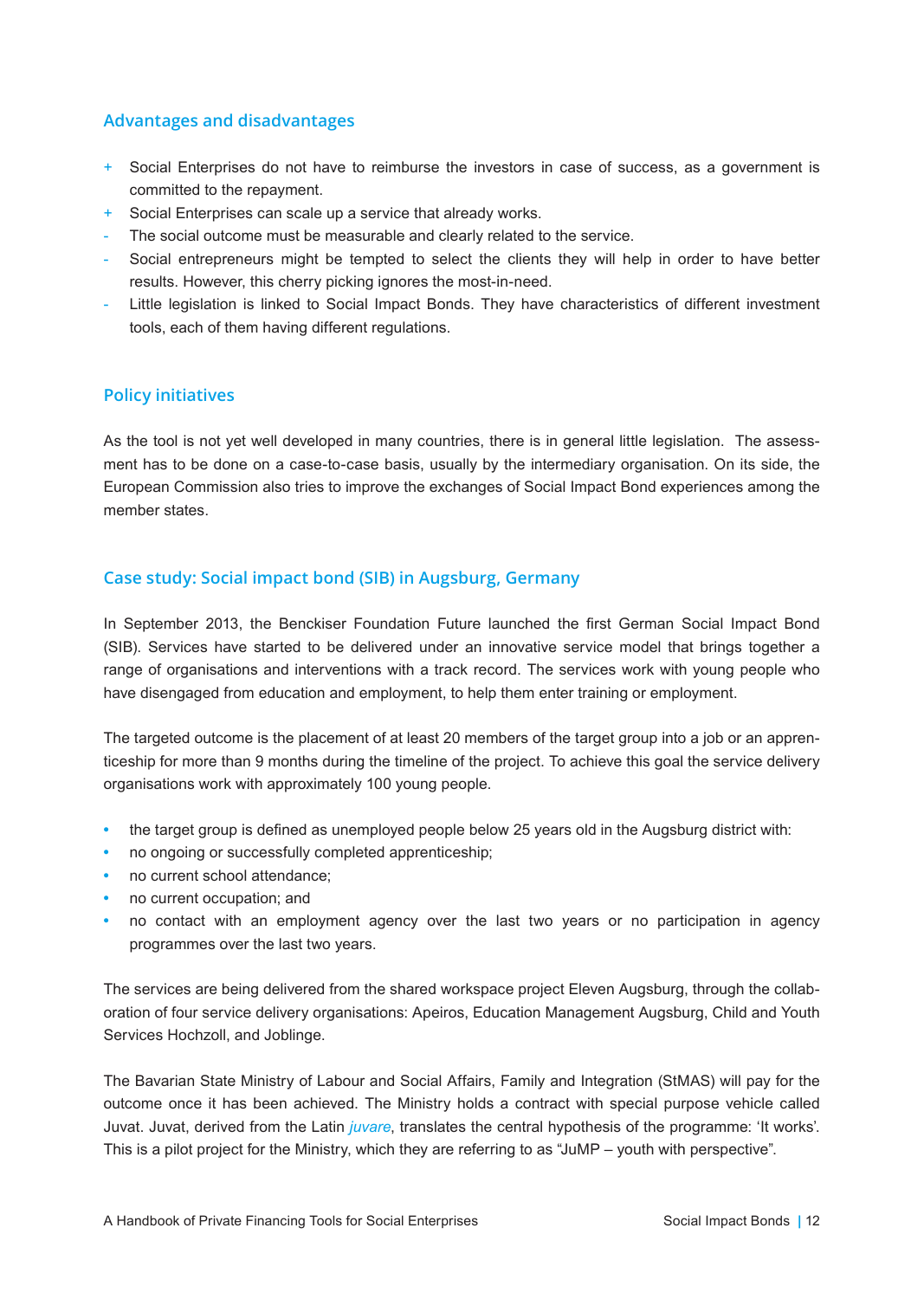There are four foundations investing in the SIB: BHF-BANK Foundation, BonVenture (a social venture capital fund), BMW Foundation Herbert Quandt, and Eberhard von Kuenheim Foundation – the Foundation of BMW AG. The total amount invested is not public.

The law firm Dr. Mohren & Partner will independently evaluate whether targets have been reached and payments should be made.

Additionally, the Faculty of Economic and Social Sciences at the University of Hamburg will perform a process evaluation.

From Emma Tomkinson's blog: www.emmatomkinson.com/2014/08/20/social-impact-bond-sib-in-augsburg-germany/

#### **References**

Bolton, E., & Savell, L. (2010). *Towards a new social economy. Blended value creation through Social Impact Bonds*. Retrieved from Social Finance: www.socialfinanceus.org/sites/default/files/Towards\_A\_New\_Social\_Economy\_web.pdf

Cox, B. R. (2011-2012). Social Impact Bonds. Financing Homelessness Prevention Programmes with Social Impact Bonds. *Review of Banking & Financial Law, 31*, pp. 959-985

Davies, R. (2014). *Social impact bonds. Private finance that generates social returns*. Retrieved from European Parliament: www.europarl.europa.eu/EPRS/538223-Social-impact-bonds-FINAL.pdf

Liebman, J. B. (2011). *Social Impact Bonds. A promising new financing model to accelerate social innovation and improve government performance.* Retrieved from Center for American Progress: www.ssc.wisc.edu/~scholz/Seminar/social\_impact\_bonds.pdf

Mulgan, G., Reeder, N., Aylott, M., & Bo'sher, L. (2011). *Social Impact Investment: the challenge and opportunity of Social Impact Bonds*. Retrieved from The Young Foundation: www.evpa.eu.com/wp-content/uploads/2011/06/11-04-11\_Social\_Impact\_Investment\_Paper\_2.pdf

Social Finance Inc. (2012). *A new tool for scaling impact: how social impact bonds can mobilize private capital to advance socil good.* Retrieved from Social Finance: www.socialfinanceus.org/sites/socialfinanceus.org/files/small.SocialFinanceWPSingleFINAL.pdf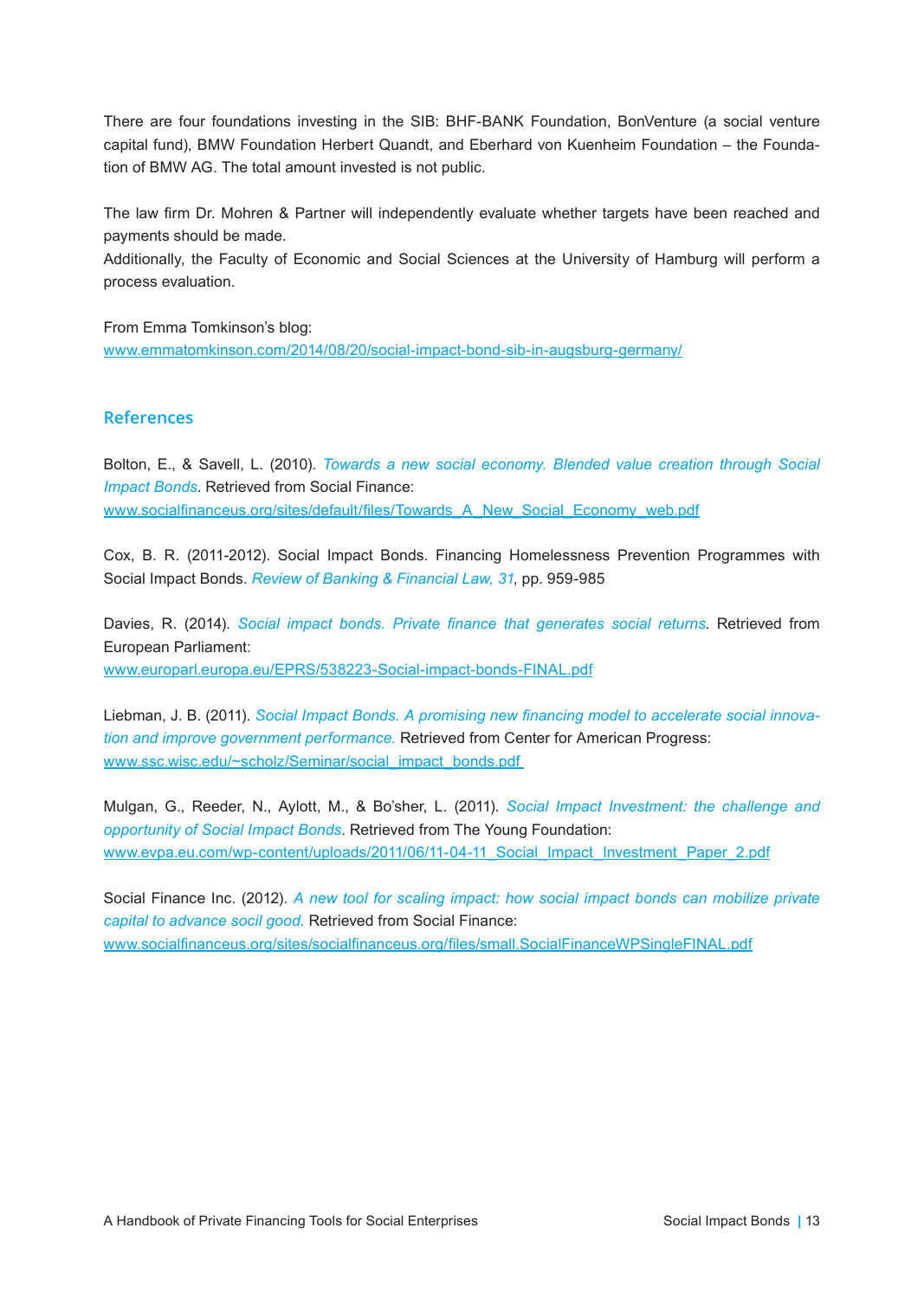# Convertible Loan

# **Context**

- $\circ$  Social performance requirement  $\circ$  Risky investment
- $\circlearrowright$  Intermediary required  $\circlearrowright$  Need for capital share
- $\odot$  Interests/Dividends  $\odot$  In the presence of strong capital

 $\odot$  Middle term  $\odot$  Growth

Time frame:  $\bigcirc$  Short term Cycle of life:  $\bigcirc$  Start/Introduction

 $\odot$  Long term  $\odot$  Maturity/Rescue plan

# **Definition**

A convertible loan is a loan that allows the investor to convert it into equity at a specified conversion rate and within a specified timeframe.

### **How does it work?**

The borrowed money has to be repaid with interests. However, the debt holder has the option to convert all or a portion of the loan for some equity position in the organisation. The rate of conversion and the period of time are specified before the agreement. (GIZ, 2014)

# **Is this the best funding option?**

To issue a convertible loan, the organisation must fulfil the requirement of both debt and equity features: Generation of financial surplus – To provide the interests, and then dividends, the social enterprises need to be sustainable and generate financial surplus.

Sharing the same values – As the investors may get some control and voting rights if they convert their loan, the social entrepreneur needs to be sure that they all share the same objective. Appropriate legal structure – Not all legal structures allow to raise share capital. If the investor decides to convert his loan, the organisation must be able to offer shares. (National Advisory Board Germany, 2014)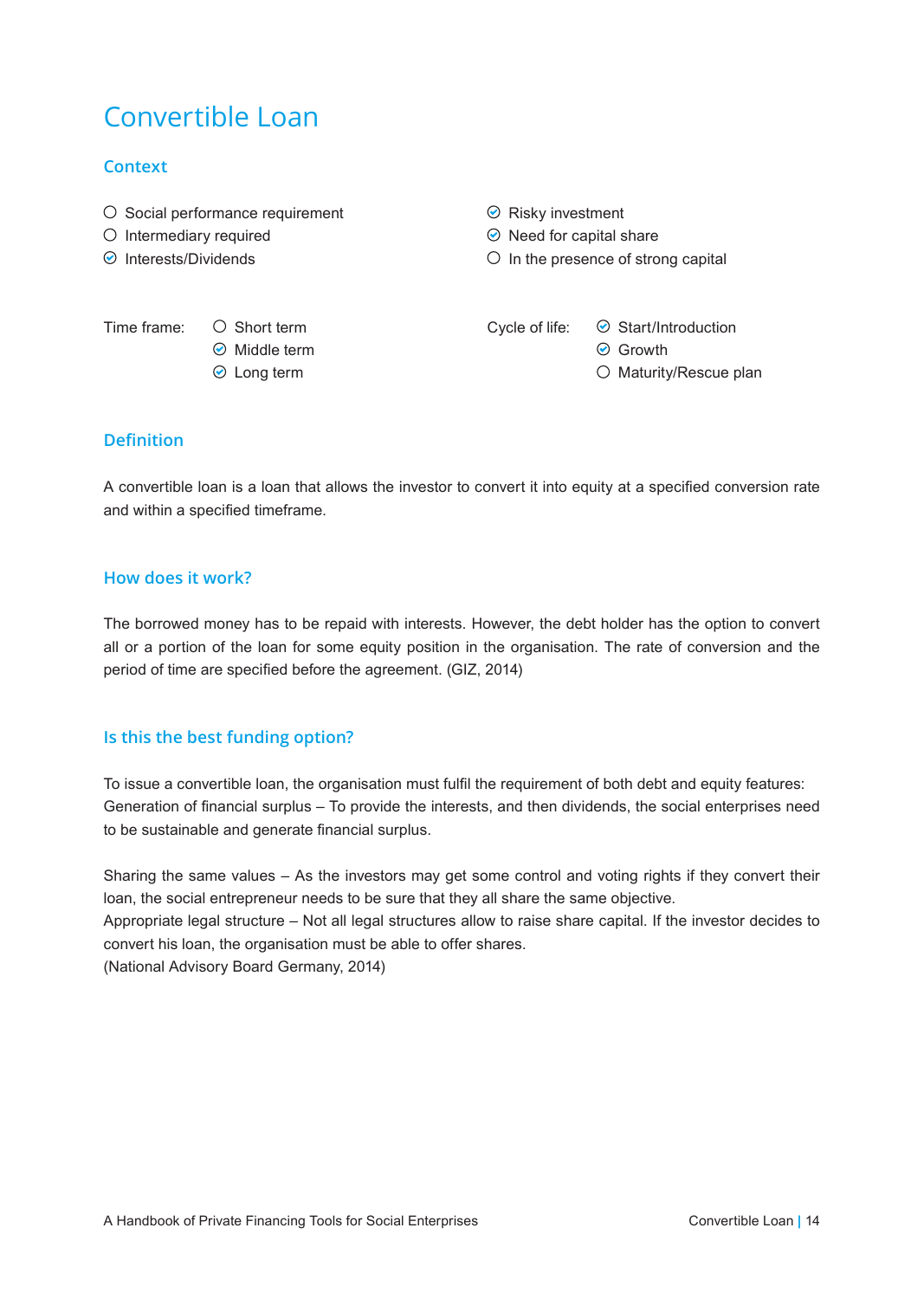### **Advantages and disadvantages**

- + Providing a convertible loan may take place in exchange for securing more favorable terms on the loan (no prepayment penalties, lower interest rate, payment vacations, etc.).
- The ownership of the organisation will be diluted as the investors convert the loan into shares. Their control and voting rights might affect the corporate culture of the social enterprise.

(GIZ, 2014)

#### **Policy initiatives**

Convertible loans are not offered widely amongst European venture lenders. A Convertible Loan Agreement binds the terms and conditions of the conversion of the tool. (Agreements, 2012; GIZ, 2014)

#### **References**

Agreements. (2012). *Convertible Loan Agreement*. Retrieved from Agreements: www.agreements.org/convertible-loan-agreement.html/

Business Dictionnary. (2015). *Convertible Loan*. Retrieved from Business Dictionnary: www.businessdictionary.com/definition/convertible-loan.html#ixzz3vjZ89Qwp

GIZ. (2014). *Beyond Equity: Financial Innovations for Social Enterprise Financing*. Retrieved from GIZ: www.giz.de/en/downloads/giz2014-en-msme-innovations-social-enterprise-financing.pdf

National Advisory Board Germany. (2014). *Social Impact Investing: Financing Social Change*. Retrieved from Bertelsmann Stiftung:

www.bertelsmann-stiftung.de/de/publikationen/publikation/did/social-impact-investing-financing-social-change/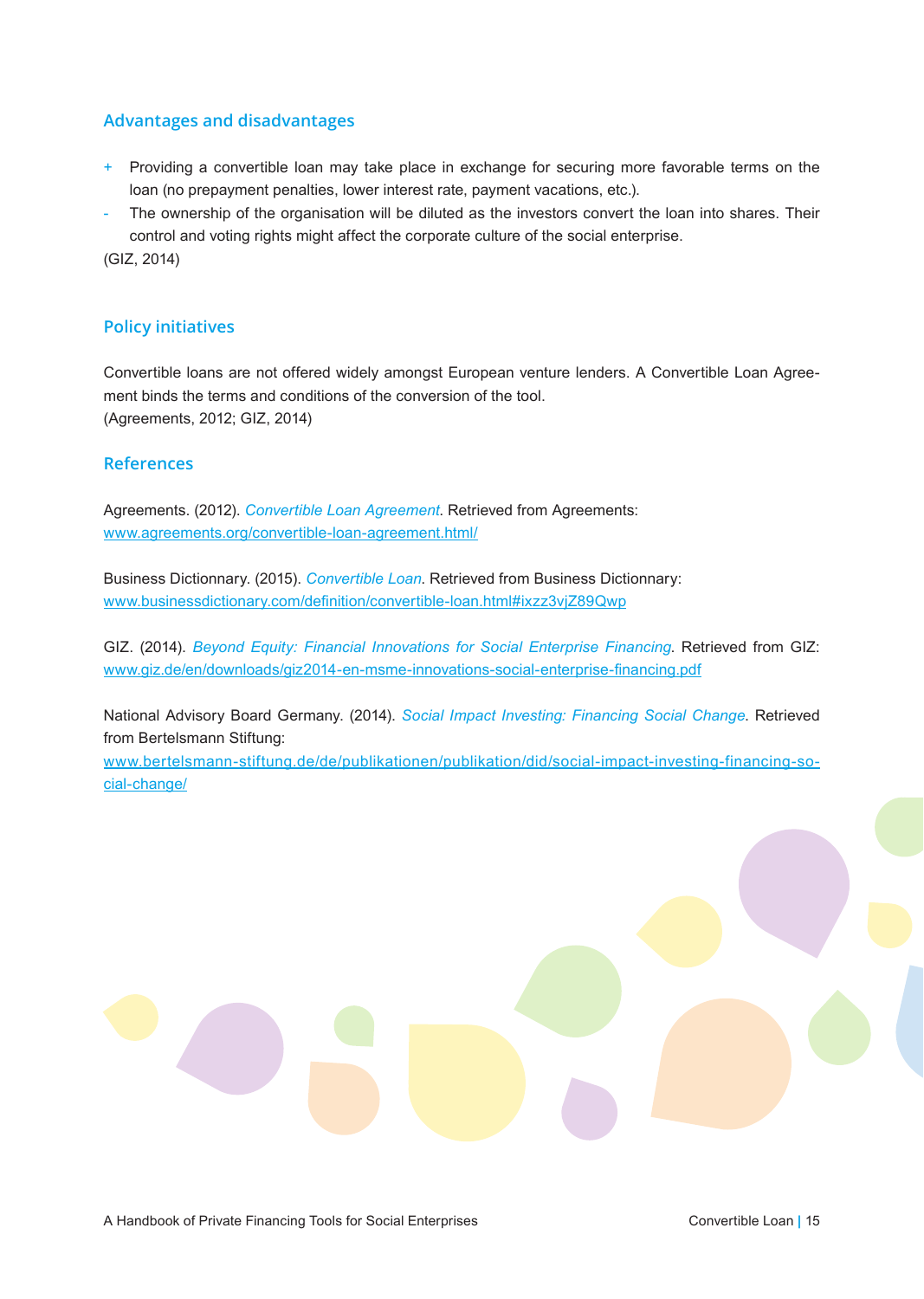# Co-operator Shares

# **Context**

- $\odot$  Social performance requirement  $\odot$  Risky investment<sup>4</sup>
- $\circlearrowright$  Intermediary required  $\circlearrowright$  Need for capital share
- $\odot$  Interests/Dividends  $\odot$  In the presence of strong capital

Time frame:  $\odot$  Short term Cycle of life:  $\odot$  Start/Introduction  $\odot$  Middle term  $\odot$  Growth  $\circ$  Long term  $\circ$  Maturity/Rescue plan

# **Definition**

Co-operator shares are a specific form of equity investment that is well adapted for social enterprises operating under the legal form of cooperatives.

As mentioned previously, a co-operative is "an autonomous association of persons united voluntarily to meet their common economic, social, and cultural needs and aspirations through a jointly-owned and democratically-controlled enterprise." (International Co-operative Alliance, 2015)

The seven principles that guide all co-operative organisations have been defined by the International Co-operative Alliance as the following:

- **•** Voluntary and open membership
- **•** Democratic member control
- **•** Member economic participation
- **•** Autonomy and independence
- **•** Education, Training and Information
- **•** Co-operation among Co-operatives
- **•** Concern for community

Co-operatives can be small structures with few members, but can also be much larger, like citizens' co-operatives for energy, for agriculture or for short food channels, where the members are not always direct beneficiaries.

<sup>4</sup> According to the number of members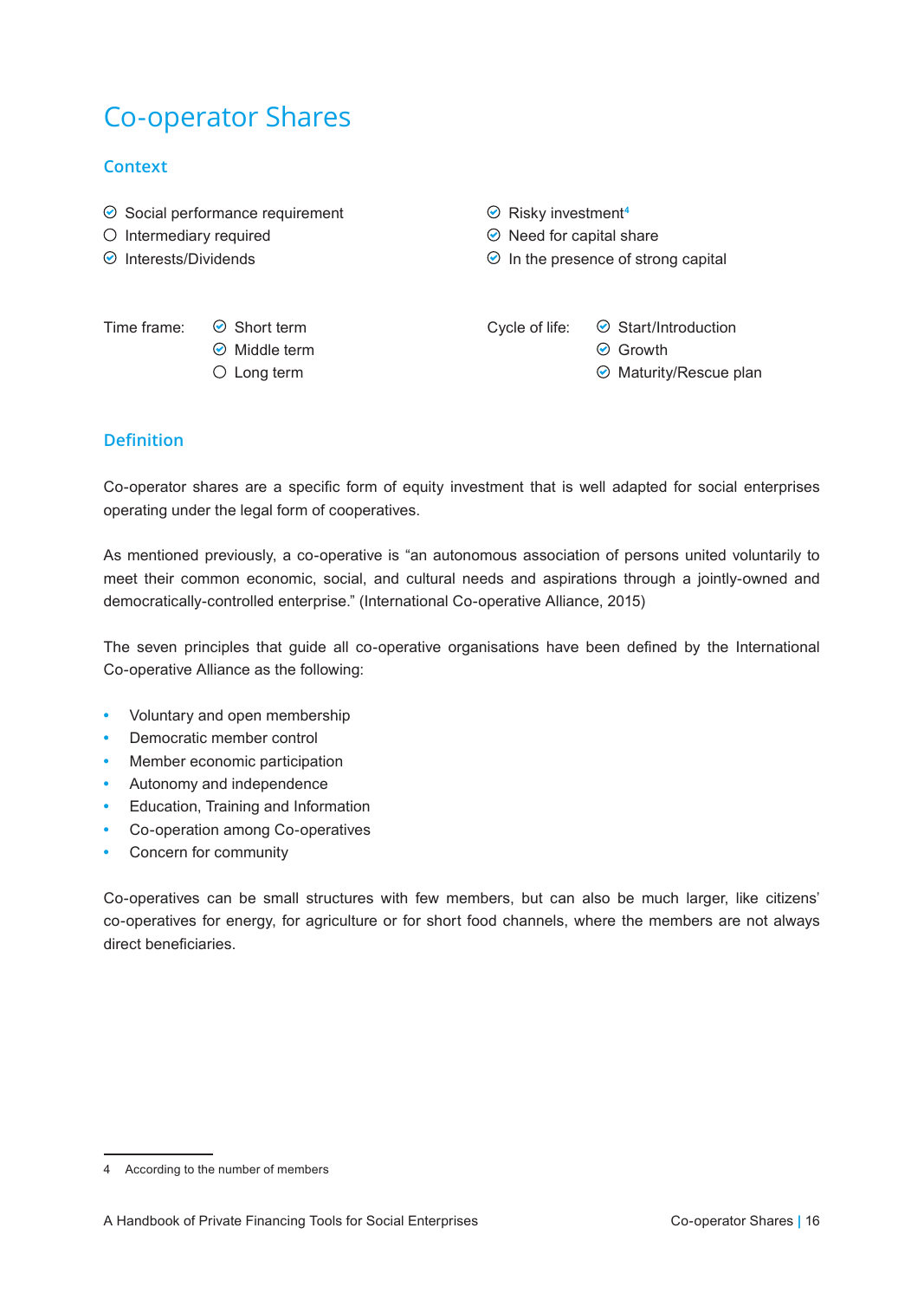#### **How does it work?**

Members who are beneficiaries (workers, savers, consumers, producers, according to the type of co-operative) and investors at the same time contribute to the capital of their co-operative by buying shares. They are rewarded primarily through a social return rather than a monetary dividend. However, they still receive limited financial compensation on their investment.

The surplus can be allocated for the development of the co-operative, to support other activities approved by the members or be redistributed (for a part), as a discount for the members. When a member wants to exit the co-operative, he can cash his shares according to the terms and conditions that protect the co-operative's financial security.

#### **Is this the best funding option?**

A co-operators' share is only viable under certain circumstances.

**Generation of financial surplus** – To provide the dividends, the co-operative needs to be sustainable and generate financial surplus.

**Sharing the same values** – As the investors get some control and voting rights in exchange for their investments, the social entrepreneur needs to be sure that they all share the same objective.

**Member support** – The co-operative needs to attract members that allow its development.

#### **Advantages and disadvantages**

- + Co-operative shares can be used in all stages of the organisation's life cycle.
- The ownership of the organisation is diluted as the members get shares, control and voting rights.
- Co-operative shares do not replace the revenue streams.

#### **Policy initiatives**

In several European countries there is a cooperative law. While in some countries there is a general cooperative law that is applied to all business sectors, in others, each economic sector can rely on a dedicated cooperative legislation. Despite their differences, which are mainly due to diverse cultural, economic and historical backgrounds, national cooperative laws share the cooperative values and principles, which is what differentiates cooperative enterprises.

The EU promotes cooperatives wishing to engage in cross-border business, by making legislative provisions that take into account their specific features. It allows the creation of new cooperative enterprises by natural or legal persons at the European level. It ensures the rights of information, consultation and participation of employees in a European Cooperative Society (SCE). (EUR-Lex, 2015)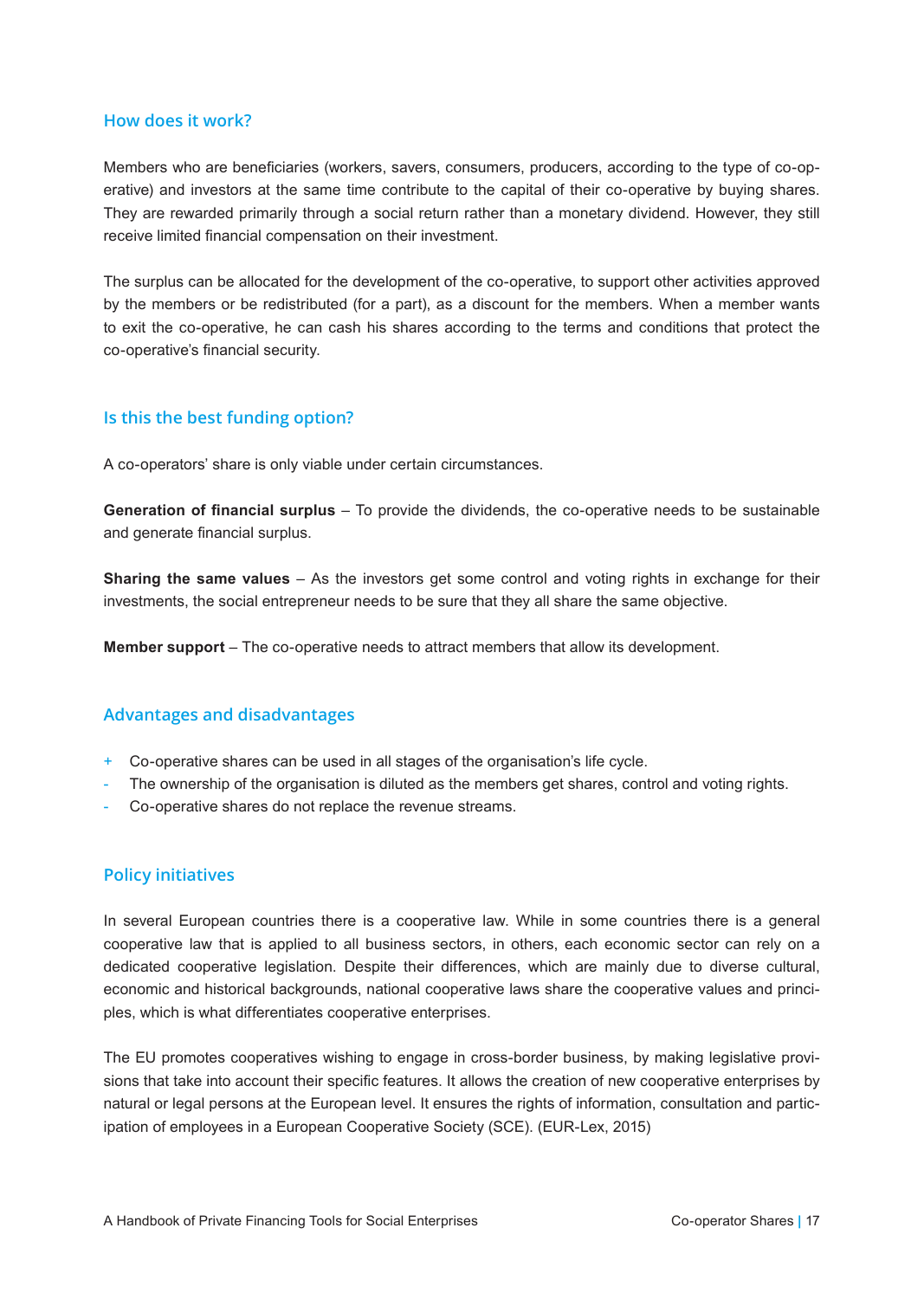#### **Case study: Damnet**

The founders of Damnet chose the cooperative status because they were convinced that this status could create a business that is "a great place to work". The work environment and the employees involvement positively reflect on the quality of service to customers.

The partners now consider that they collectively belong to the company and their provision of labour only makes sense from the perspective of a common project. The company aims at the fulfilment at work at developing the potential of each individual and of the community (taking responsibility, changing functions, lifelong learning, flexible working conditions, ...), and the establishment of a different customer relationship.

The cooperative was inspired by the French principles of cooperatives. After one year of service, every employee can become a partner by taking at least one share of the capital. The principle of decision states that 'one person is synonymous with one vote', while the traditional principle states that 'one share is equal to one vote'.

Damnet is a cooperative company approved by the Ministry of Economy. Cooperatives are, by nature, the promoter of socially responsible entrepreneurship. This approval ensures that Damnet works in compliance with the cooperative values and principles.

Damnet participates as of 2015 to the "Coop" brand to strengthen the identity of cooperatives, led by the International Co-operative Alliance.

From Damnet's website: www.damnet.be/damnet/la-cooperative.html

#### **References**

Cooperatives Europe. (n.d.). *Regulatory Framework for Cooperatives*. Retrieved from Cooperatives Europe: www.coopseurope.coop/policy-topic/regulatory-framework-cooperatives

EUR-Lex. (2015). *Statute for a European Cooperative Society*. Retrieved from EUR-Lex: www.eur-lex.europa.eu/legal-content/EN/TXT/?uri=URISERV%3Al26018

International Co-operative Alliance. (2015). *Co-operative enterprises build a better world*. Retrieved from International Co-operative Alliance: www.ica.coop/

KnowHowNonProfit. (2014a). *Community investment*. Retrieved from KnowHowNonProfit: www.knowhownonprofit.org/funding/social-investment-1/investment-types/community-investment

KnowHowNonProfit. (2014b). *Equity Investment*. Retrieved from KnowHowNonProfit: www.knowhownonprofit.org/funding/social-investment-1/investment-types/equity-investment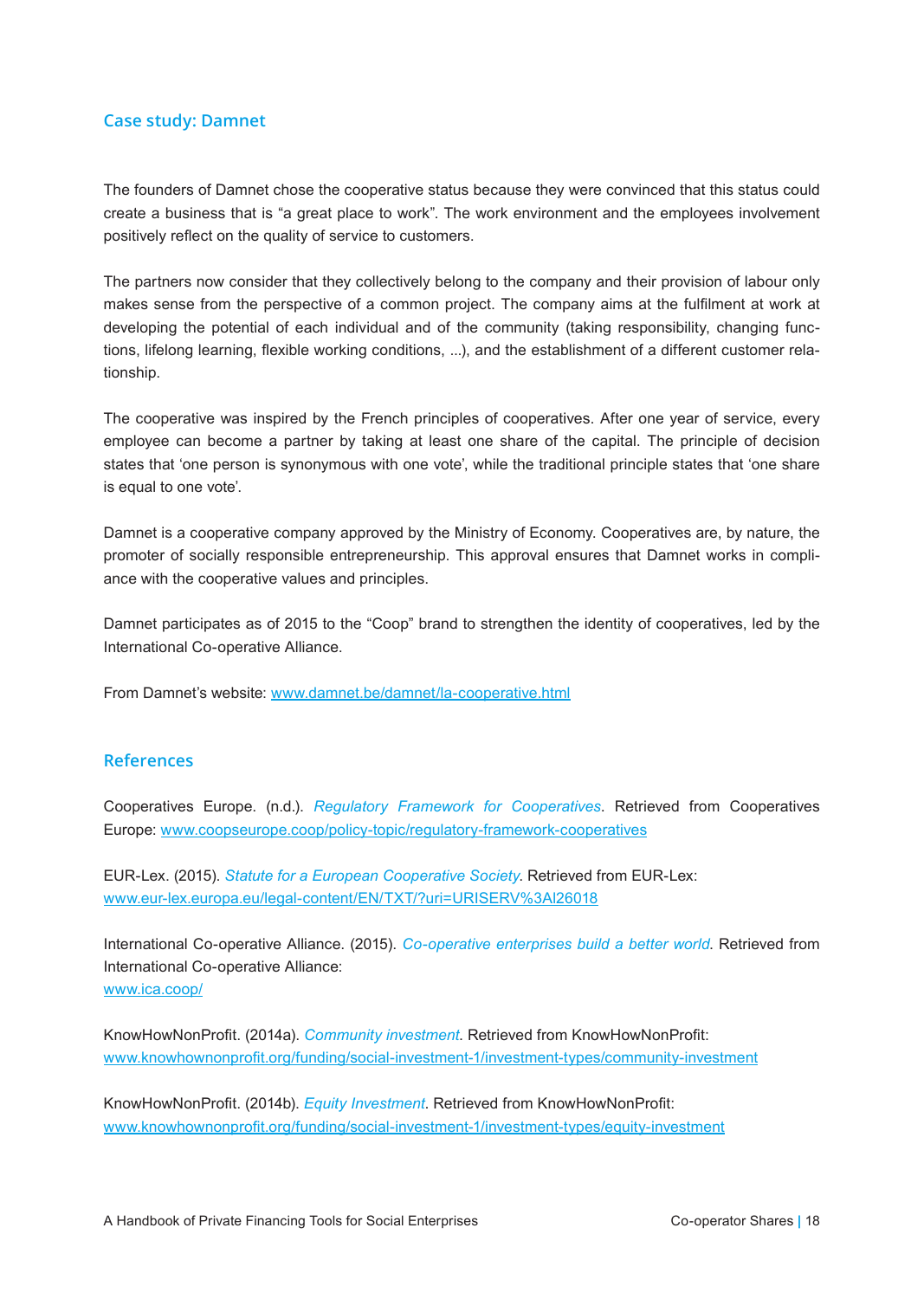National Advisory Board Germany. (2014). *Social Impact Investing: Financing Social Change*. Retrieved from Bertelsmann Stiftung:

www.bertelsmann-stiftung.de/de/publikationen/publikation/did/social-impact-investing-financing-social-change/

Schwab Foundation. (2011). *Social Investment Manual*. Retrieved from World Economic Forum: www.weforum.org/pdf/schwabfound/SocialInvestmentManual.pdf

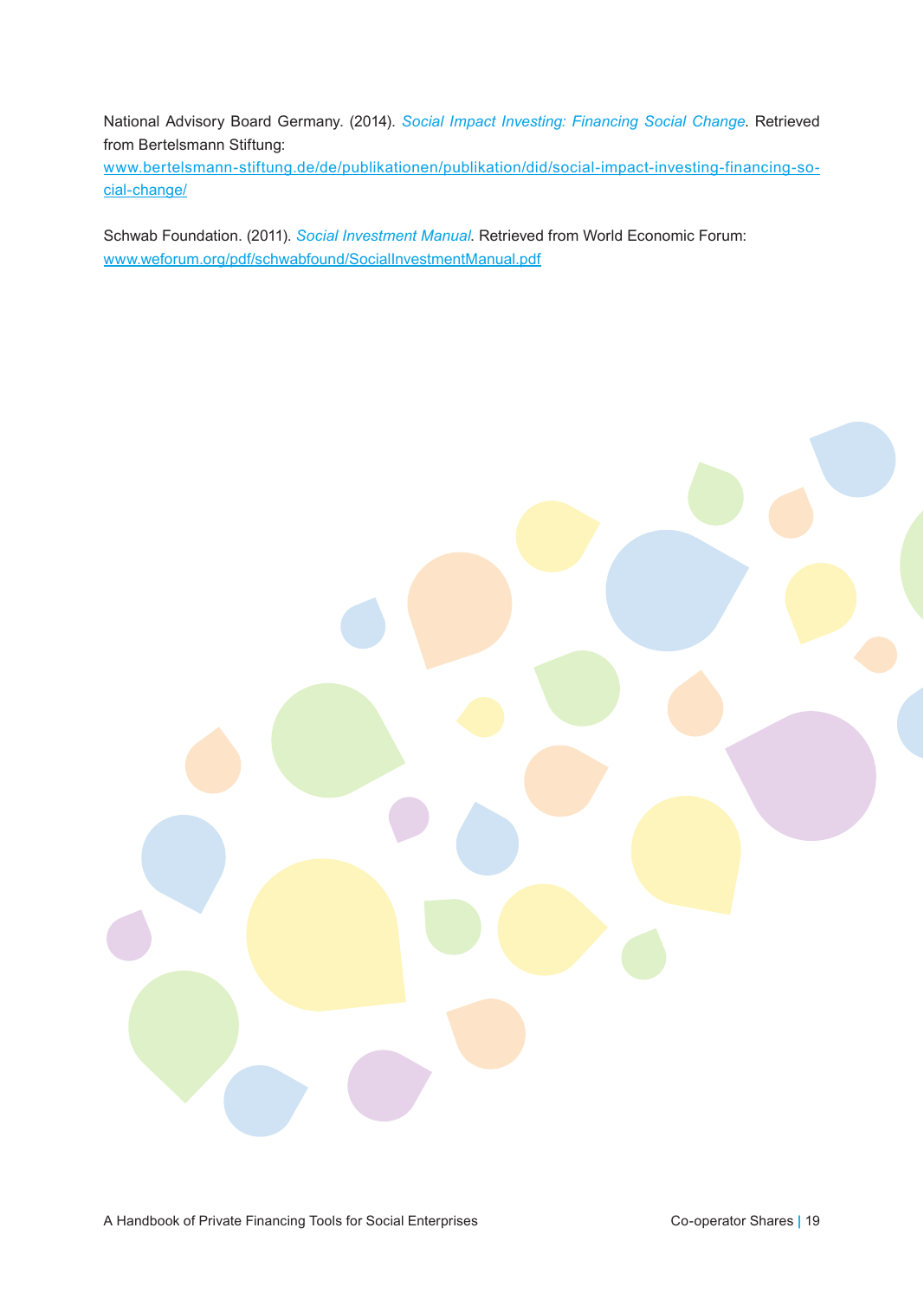# Equity Investment

### **Context**

- $\circ$  Social performance requirement  $\circ$  Risky investment
- 
- 

 $\circledcirc$  Middle term  $\circledcirc$  Growth

- $\circlearrowright$  Intermediary required  $\circlearrowright$  Need for capital share
- $\odot$  Interests/Dividends  $\odot$  In the presence of strong capital

Time frame:  $\bigcirc$  Short term Cycle of life:  $\bigcirc$  Start/Introduction

⊙ Long term  $\circ$  Maturity/Rescue plan

# **Definition**

Equity capital is provided by external investors in return for ownership rights (shares) in the organisation. The shareholders are compensated for the risk taken by getting rewards, under the form of dividends (part of the annual profit).

#### **How does it work?**

In exchange for his investment in the social enterprises, the investor gets a share of the company. He will not receive a regular annual payment but a share of the profits generated by the social enterprise. Besides, the investor also has certain control and voting rights, which depend upon the legal form of the enterprises and which are usually structured in a contract. When the social investor wants to sell his shares, it may take a long time to find another investor to exchange them as there is no established market for the shares.

#### **Is it the best funding option?**

Equity financing is only viable under certain circumstances.

**Generation of financial surplus** – To provide the dividends, the social enterprises need to be sustainable and generate financial surplus.

**Sharing the same values** – As the investors get some control and voting rights in exchange for their investments, the social entrepreneur needs to be sure that they all share the same objective.

**Appropriate legal structure** – Not all legal structures allow to raise share capital. In the social economy field, the cooperative form is the most appropriate structure to grant participation rights. However, there is a maximum return rate and some restrictions about non-shareable reserves. (National Advisory Board Germany, 2014; KnowHowNonProfit, 2014a)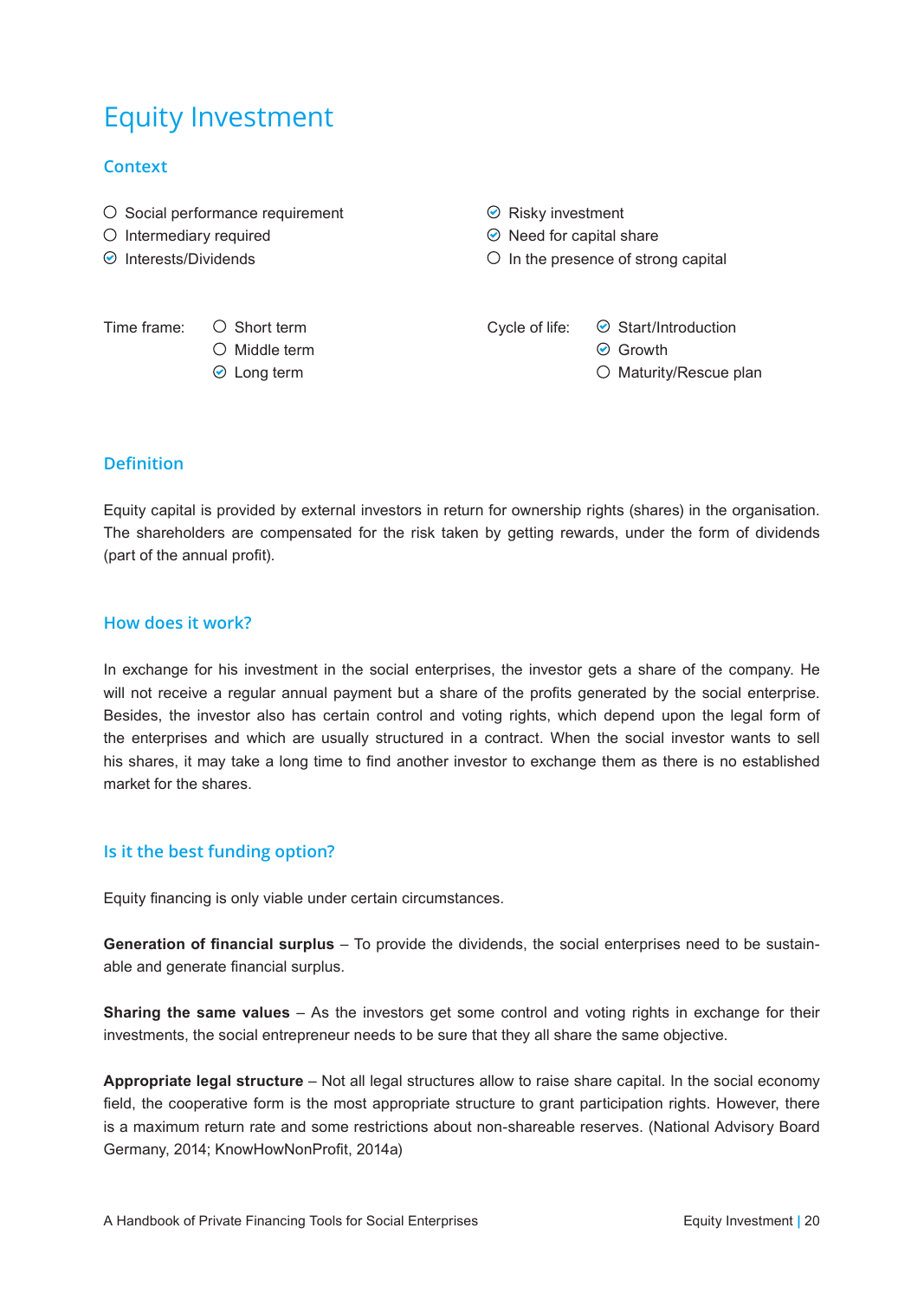### **Advantages and disadvantages**

- + As the dividends depend on the annual profit of the social enterprise, the payments are variable and do not penalize the organisation in case of poorer results.
- The ownership of the organisation is diluted as investors get shares, control and voting rights. These might affect the corporate culture of the social enterprise.
- Equity investment does not replace the revenue streams.

(Schwab Foundation, 2011; Henley, 2013)

# **Policy initiatives**

The regulation of equity capital is robust for traditional organisations. Concerning social enterprises, not all of them can legally use this funding tool because their legal structures usually do not allow issuing shares or distributing profits. Only an appropriate legal structure can raise share capital: companies limited by shares, a community interest company (limited by shares), co-operatives or some types of social enterprises. Furthermore, the amount of dividends is usually limited to a maximum percentage of the profit by the legal forms. On the other hand, charities and companies limited by guarantee cannot raise equity finance. (KnowHowNonProfit, 2014; Big Society Capital)

# **Case study: Traidcraft**

Traidcraft was founded in 1974 to promote the use of fair trade to relieve poverty in developing countries. CAF Venturesome was approached in 2002 as the company was launching a £3.25m share offer to finance capital expenditure and working capital, in response to growing interest in and demand for fair trade products.

CAF Venturesome was attracted by Traidcraft's social mission and its innovative use of share capital. CAF Venturesome was able to invest £25,000 to support the company and signal its support to other charities and foundations to encourage them to follow suit. This was a new market in 2002, which has steadily grown over the years.

Currently, Traidcraft has two components: the public limited company, Traidcraft plc, which sells fair trade products in the UK; and a development charity, Traidcraft Exchange, which works with poor producers in Africa and Asia.

The latter has almost five million shares in issue, most of which are held by some 5,500 individuals. CAF Venturesome was able to exit this investment in 2010 by selling its shares. However, exiting equity investments can be difficult in the sector as most organisations are not listed on a stock exchange so a broker will be required to match a specific buyer with specific seller of shares.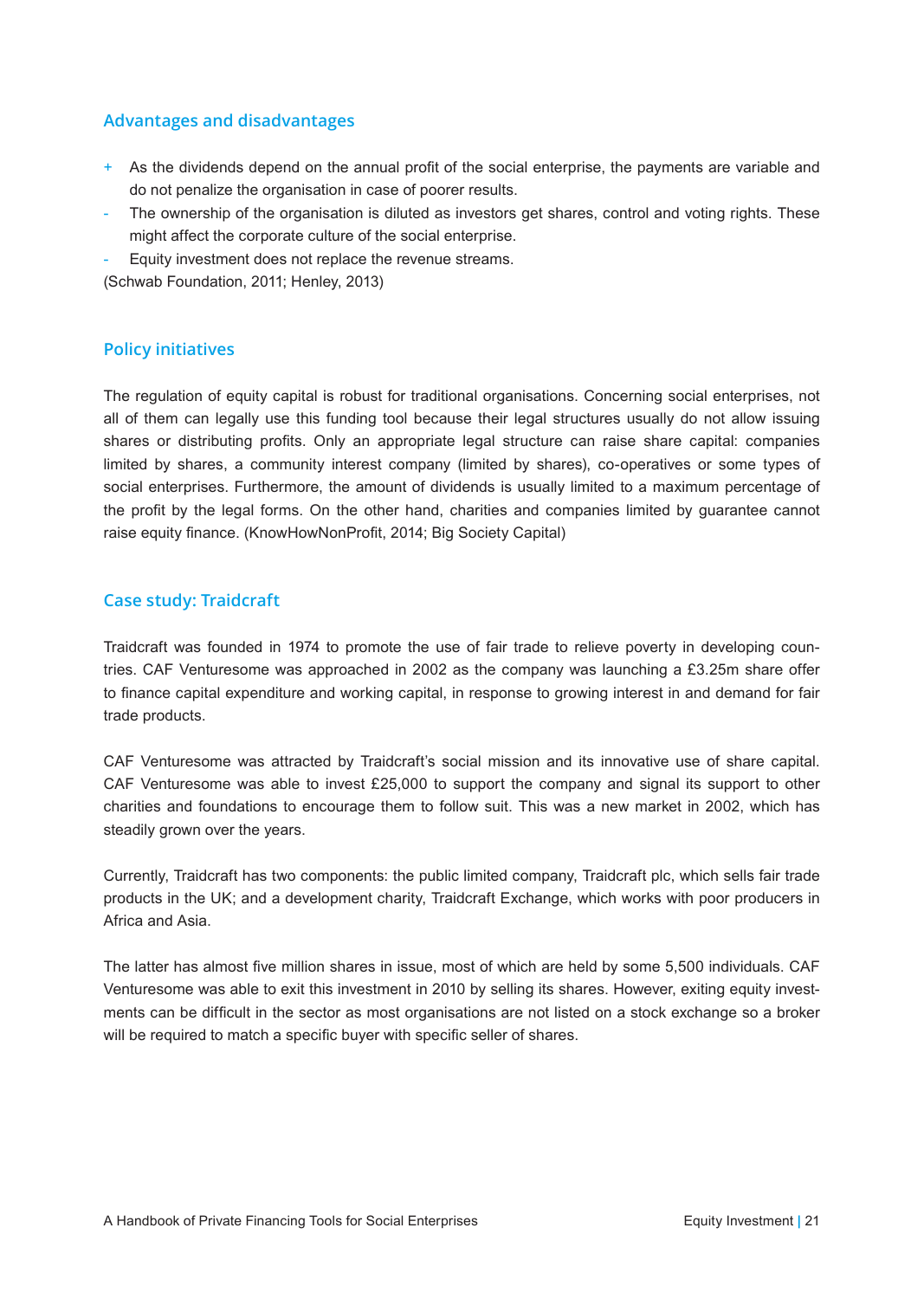### **References**

Balbo, L., Hehenberger, L., Mortell, D., & Oostlander, P. (2010). *Establishing a Venture Philanthropy Organisation in Europe*. Retrieved from European Venture Philanthropy Association: www.evpa.eu.com/wp-content/uploads/2010/11/EVPA-Knowledge-Centre\_Establishing-a-Venture-Philanthropy-Organisation.pdf

Big Society Capital. (n.d.). *Social investment is the use of repayable finance to achieve a social as well as* a financial return. Retrieved from Big Society Capital: www.bigsocietycapital.com/what-social-investment-0

Henley, W. (2013). *Private equity firms increasingly investing in social impact*. Retrieved from The Guardian:

www.theguardian.com/sustainable-business/blog/private-equity-investment-social-impact-sustainability

KnowHowNonProfit. (2014a). *Funding sources for charities and non profit organisations*. Retrieved from KnowHowNonProfit:

www.knowhownonprofit.org/leadership/governance/board-responsibilities/raisingmoney#loan-financing*and-equity*

KnowHowNonProfit. (2014b). *Equity Investment*. Retrieved from KnowHowNonProfit: www.knowhownonprofit.org/funding/social-investment-1/investment-types/equity-investment

National Advisory Board Germany. (2014). *Social Impact Investing: Financing Social Change*. Retrieved from Bertelsmann Stiftung:

www.bertelsmann-stiftung.de/de/publikationen/publikation/did/social-impact-investing-financing-social-change/

Schwab Foundation. (2011). *Social Investment Manual*. Retrieved from World Economic Forum: www.weforum.org/pdf/schwabfound/SocialInvestmentManual.pdf

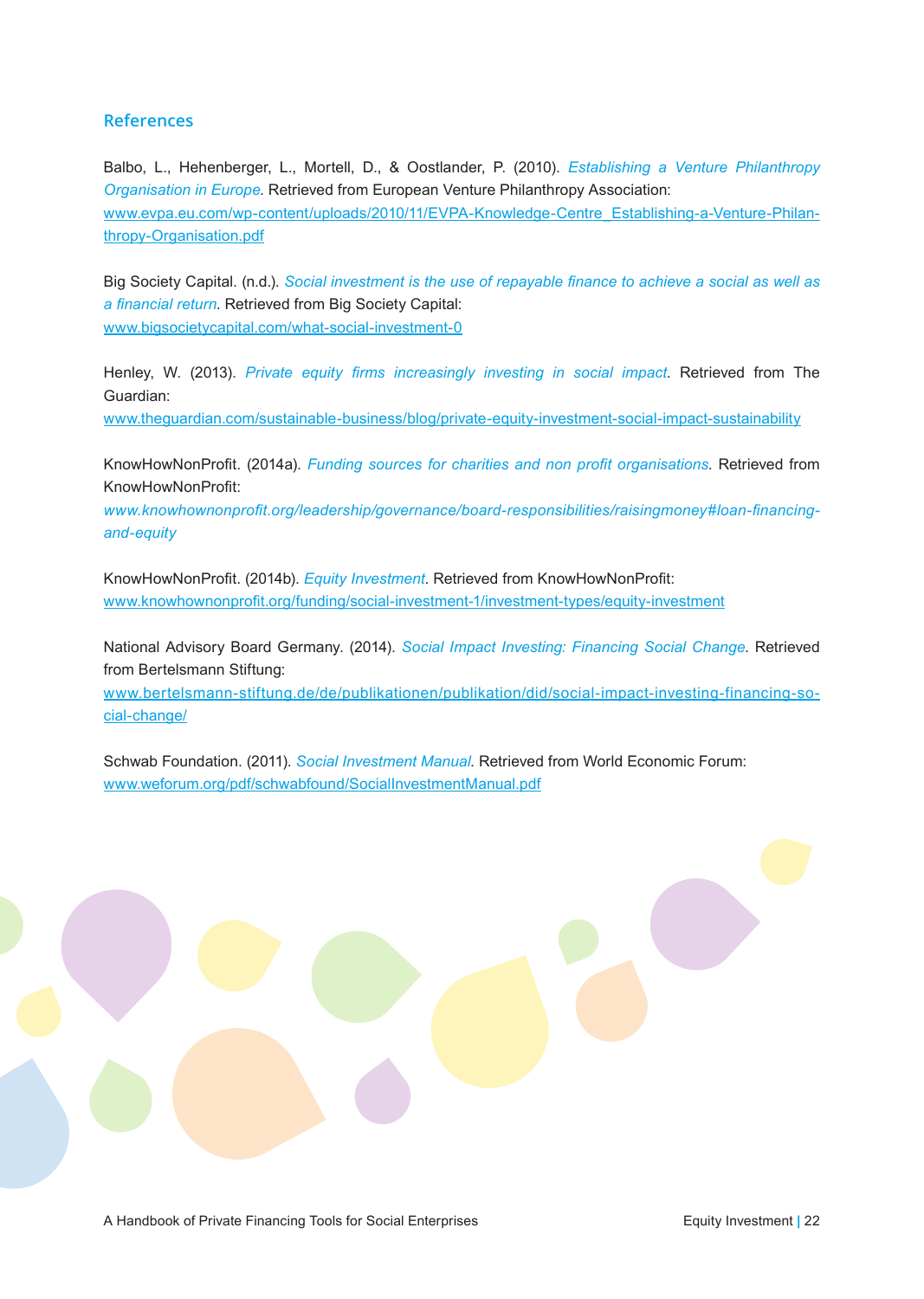# Quasi-Equity Investment

# **Context**

- $\circ$  Social performance requirement  $\circ$  Risky investment
- 
- 

 $\circledcirc$  Middle term  $\circledcirc$  Growth

- $\odot$  Intermediary required  $\odot$  Need for capital share
- $\odot$  Interests/Dividends  $\odot$  In the presence of strong capital

Time frame:  $\bigcirc$  Short term Cycle of life:  $\bigcirc$  Start/Introduction

 $\odot$  Long term  $\odot$  Maturity/Rescue plan

# **Definition**

Quasi-equity is a financial instrument which is usually structured as a debt where the financial return is calculated as a percentage of the future organisation's revenue. (Bugg-Levine, Kogut, & Kulatilaka, 2012; GIZ, 2014)

#### **How does it work?**

A quasi-equity investment is a high risk loan. However, unlike a loan, the repayment depends on the financial success of the organisation. If the financial performance is not achieved, a low (or zero) return is paid to the investor. If the financial performance is better than expected, the investor will get a higher financial return. The returns can be limited in duration or capped. (Balbo, Hehenberger, Mortell, & Oostlander, 2010; GIZ, 2014)

# **Is this the best funding option?**

**Income generating organisation** – To be able to repay the investors, the organisation must have income generating activities.

**Intermediary between debt and equity** – When debt financing is inappropriate or too onerous for the organisation, or where share capital may not be possible due to the legal structure, quasi-equity may be the solution.

**In case of low equity capital** – Quasi-equity may also be used when the equity capital is low. (Balbo, et al., 2010; KnowHowNonProfit, 2014)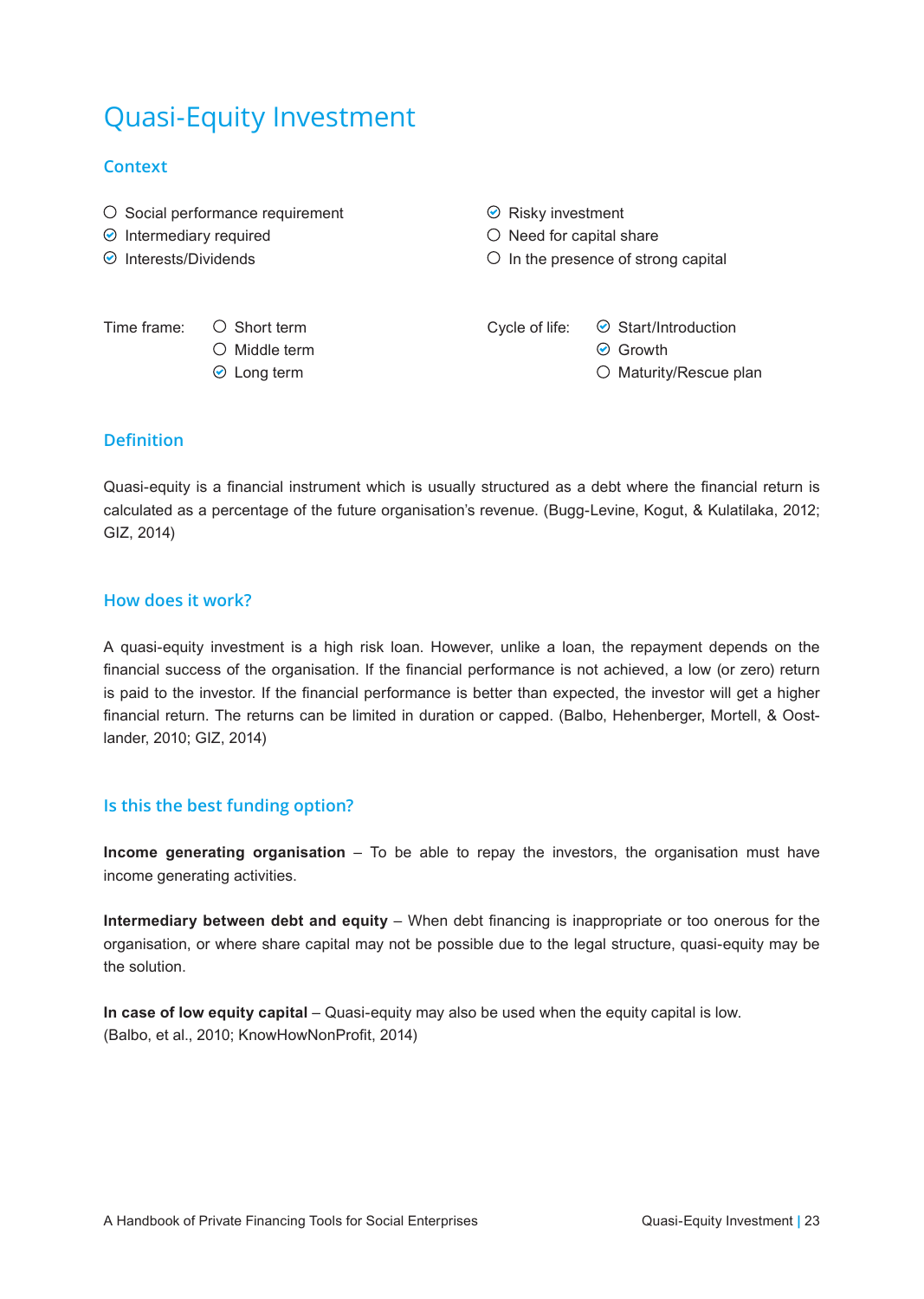# **Advantages and disadvantages**

- + Quasi-equity investment is beneficial when equity capital and shares are not possible due to the organisation's legal structure.
- $+$  The investor does not have a direct claim on the governance and ownership of the enterprise. It thus cannot affect the culture of the organisation.
- + The risk is shared between the investors and the organisation.
- Quasi-equity may become a very complex instrument (defining thresholds, the different types of income, etc.).

# **Policy initiatives**

Quasi-equity may be offered under the legal form of a Revenue Participation Agreement, which is an agreement developed by Venturesome in the United Kingdom. The intermediaries who provide quasi-equity may structure it in the form of legal agreements.

# **Case study: Charity Technology Trust**

Charity Technology Trust (CTT) works with charities to help them become more efficient through the use of information technology. In 2006, the charity began developing a technology donation portal, CTX, supplying brand name software at very low cost to charities. It required up to £100,000 of investment in infrastructure and marketing to enable it to launch and market this portal. Initially, CAF Venturesome provided a bridging loan of £50,000 to provide confidence to the management team as they fundraised for development capital, and a standby facility of £50,000 to underpin cashflow as the charity's core operations grew.

CTT had difficulties in accessing grant funding, however, as it transitioned to a more commercial model. So, in 2007, CAF Venturesome offered the charity a further £50,000 in the form of quasi-equity, with repayment to come from a 2 percent share of future gross revenues. The facility was offered over seven years, with repayment capped at double the initial investment.

This was a high risk for CAF Venturesome as there was no certainty that the new, scaled-up business model would work, although CTT's forecasts were based on reasonable and well-researched assumptions. CTT's revenue exceeded forecast, and the charity decided to repay the entire investment to CAF Venturesome, four years ahead of schedule – giving CAF Venturesome a handsome return on its investment. From KnowHowNonProfit:

www.knowhownonprofit.org/funding/social-investment-1/investment-types/quasi-equity-revenue-participation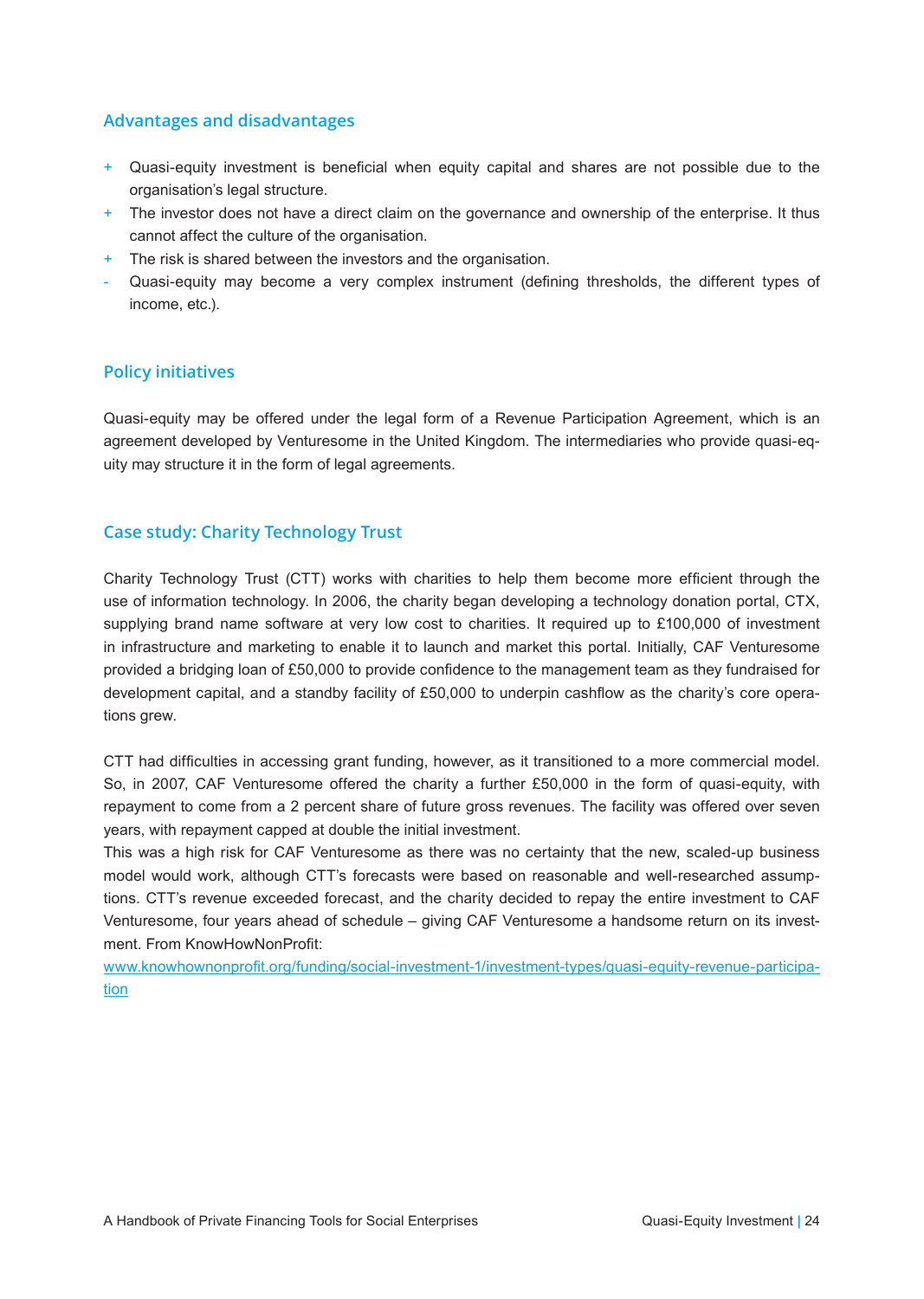### **References**

Balbo, L., Hehenberger, L., Mortell, D., & Oostlander, P. (2010). *Establishing a Venture Philanthropy Organisation in Europe*. Retrieved from European Venture Philanthropy Association: www.evpa.eu.com/wp-content/uploads/2010/11/EVPA-Knowledge-Centre\_Establishing-a-Venture-Philanthropy-Organisation.pdf

Bugg-Levine, A., Kogut, B., & Kulatilaka, N. (2012). *A New Approach to Funding Social Enterprises*. Retrieved from Harvard Business Review: www.hbr.org/2012/01/a-new-approach-to-funding-social-enterprises

Charities Aid Foundation. (2008). *Quasi-Equity*. Retrieved from EVPA: www.evpa.eu.com/wp-content/uploads/2010/11/CAF-Venturesome-Quasi-Equity.pdf

GIZ. (2014). *Beyond Equity: Financial Innovations for Social Enterprise Financing*. Retrieved from GIZ: www.giz.de/en/downloads/giz2014-en-msme-innovations-social-enterprise-financing.pdf

KnowHowNonProfit. (2014). *Quasi-Equity/Revenue Participation*. Retrieved from KnowHowNonProfit: www.knowhownonprofit.org/funding/social-investment-1/investment-types/quasi-equity-revenue-participation

# Crowdfunding

"Crowdfunding involves an open call, mostly through the Internet, for the provision of financial resources either in form of donation or in exchange for the future product or some form of reward to support initiatives for specific purposes." (Belleflamme, P., Lambert, T., & Schwienbacher, A., 2014)

Different models of crowdfunding exist. Currently, at least 4 models can be identified. Each of them has its particularities, even though the basic concept stays the same: people around the world can fund a project on an online crowdfunding platform. The four models are:

- **•** Donation crowdfunding
- **•** Reward-based crowdfunding
- **•** Lending or debt crowdfunding
- **•** Equity-based crowdfunding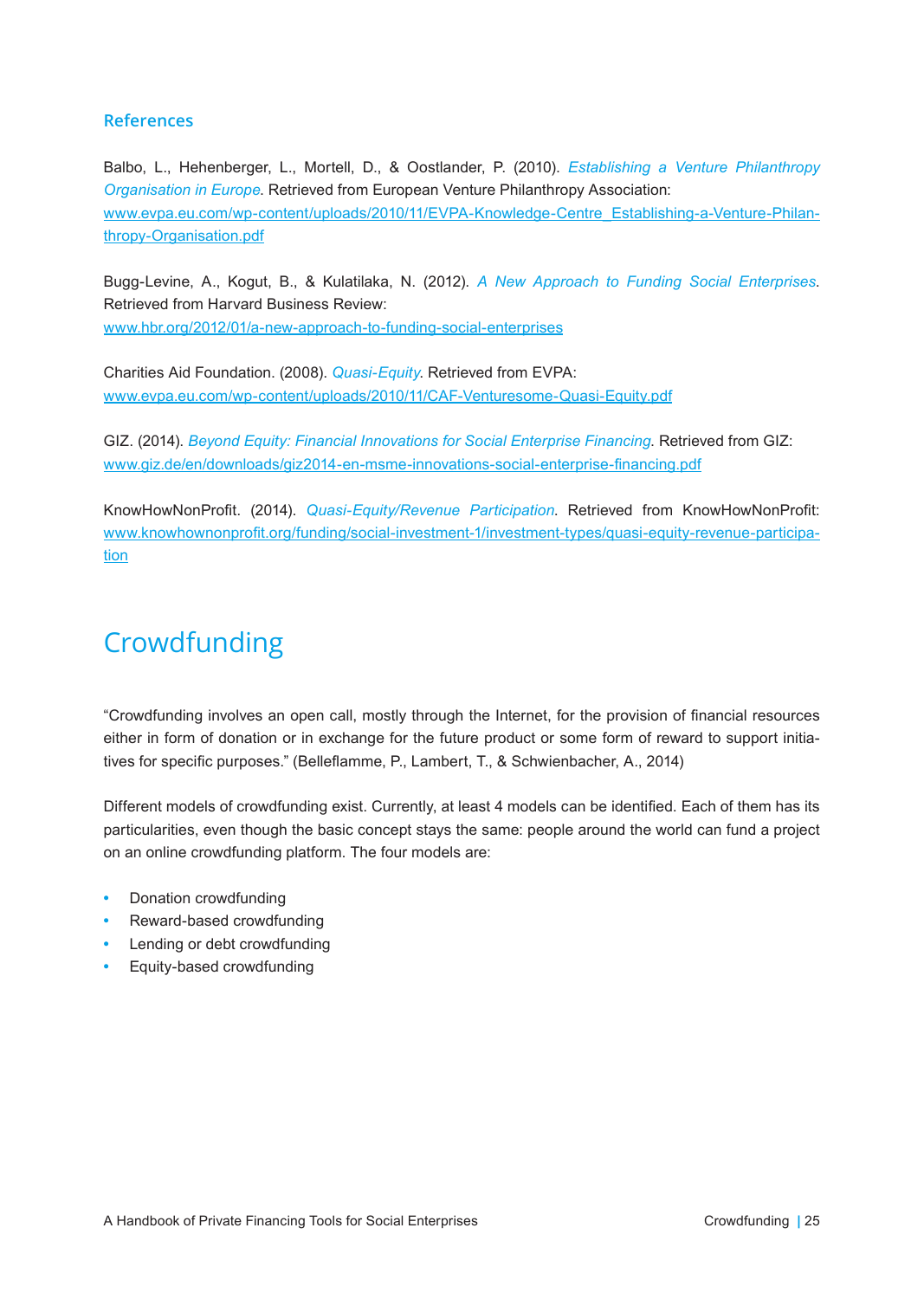# Donation & Reward-Based Crowdfunding

### **Context**

- $\overline{O}$  Social performance requirement  $\overline{O}$  Risky investment
- $\odot$  Intermediary required  $\odot$  Need for capital share
- 

 $\bigcirc$  Interests/Dividends  $\bigcirc$  In the presence of strong capital

 $\circledcirc$  Middle term  $\circledcirc$  Growth

Time frame:  $\odot$  Short term Cycle of life:  $\odot$  Start/Introduction

O Long term  $\bigcirc$  Maturity/Rescue plan

# **Definition**

Donation crowdfunding takes place when investors get nothing in exchange for their donations. For its part, reward-based crowdfunding is when current or future of goods or services are offered in exchange of the contribution. In both cases, there is no financial reward. (Crowdfund Insider, 2015)

# **How does it work?**

For donation crowdfunding, people give money to support the project but do not get anything in exchange. For reward crowdfunding, the organisation gives different types of symbolic gifts according to the amount of the contribution.

There are no banking institutions involved in a crowdfunding fundraising. The only intermediary between the crowd and the entrepreneur is the online platform, which usually takes a commission of 4-5% of the total amount of successful projects as remuneration.

# **Is it the best funding option?**

To use crowdfunding, the organisation must have certain characteristics to appeal the crowd:

**Clear and realistic project** – The project needs to be simply explained and must be understandable for everybody. It needs to be realistic and transparent about the goal and the costs.

**Short term oriented** – The crowdfunding campaign is limited in time. It implies that the crowd will be willing to know rapidly the outcome of the project.

**Popular** – As the funds will come from the population, the idea must be popular and inspire people.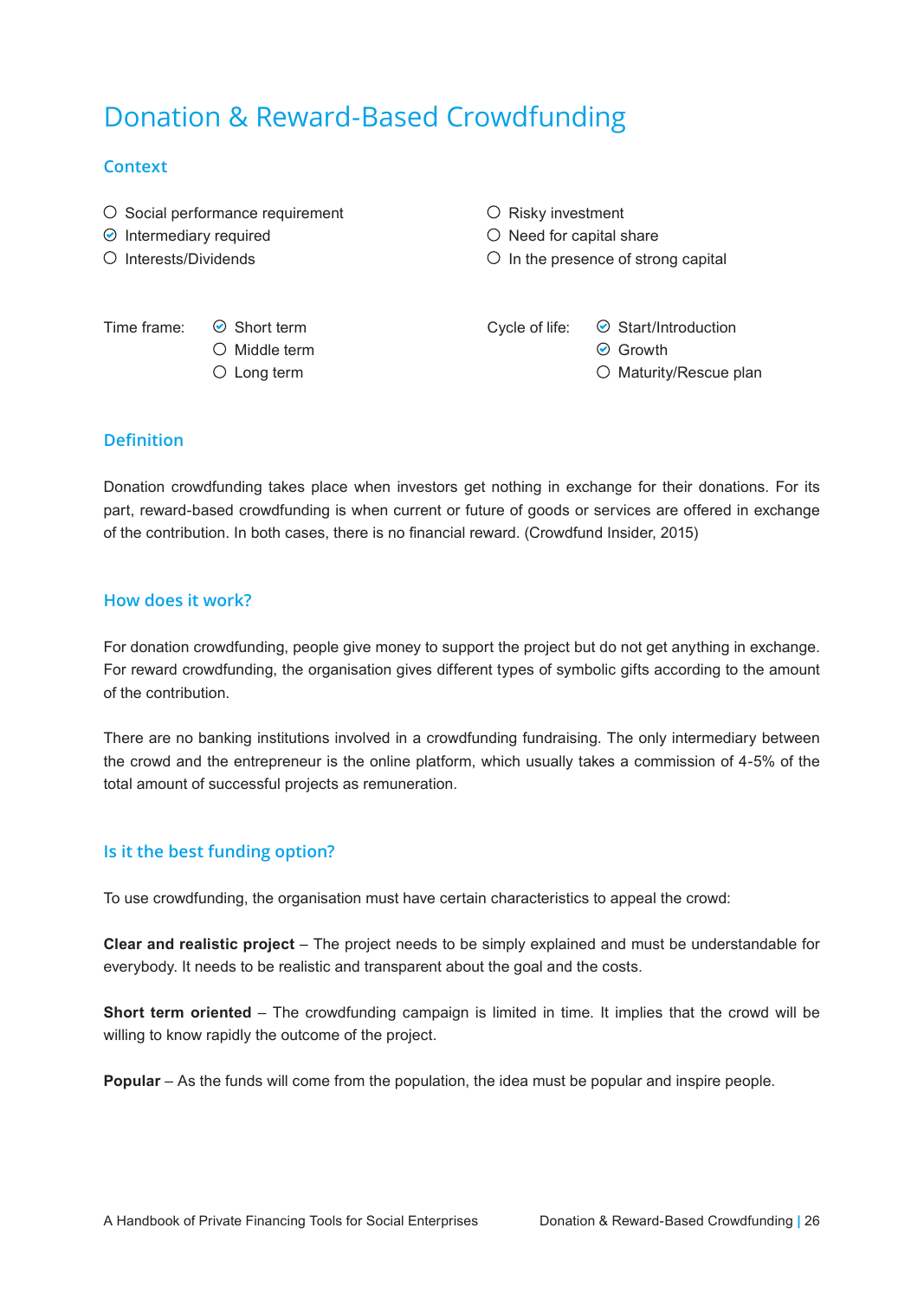### **Advantages and disadvantages**

- $+$  Crowdfunding reduces the cost of the capital as there are no banking institutions. The fundraising is thus less expensive and faster than traditional funding sources as anybody on the internet can contribute to the project. However, the platform usually takes around 5% of the collected amount as remuneration.
- + Crowdfunding campaigns allow the entrepreneur to know what people think of his project. He can collect free advice and comments from the crowd to improve the product or project. Therefore, it can, to a larger extend, confirm the legitimacy of the project with other funding alternatives.
- The legislation of many countries is not adapted yet to crowdfunding possibilities.
- Donation and reward crowdfunding is short term oriented and has the same shortages as traditional donations (usually unstable, according to the projects, the period of the year or the global environment).

#### **Policy initiatives**

The legislation of crowdfunding is not yet developed in many countries. Usually, donation and reward crowdfunding are outside the definition of financial services and therefore are not subject to financial regulations. To know more about specific country regulation, a report called "Review of Crowdfunding Regulation 2014" is available on the European Crowdfunding Network website www.eurocrowd.org/2014/12/12/ecn-review-crowdfunding-regulation-2014/.

# **Case study: How the CPWR Fights Terrorism with Crowdfunding**

Combatting violence in the world, especially terrorist violence, requires a multi-faceted approach, and the Council for a Parliament of the World's Religions (CPWR) promotes one of the most important avenues toward that goal: increased interfaith understanding.

The CPWR is the world's largest and oldest global interfaith organisation, and offers a number of programmes and campaigns that seek to promote greater harmony and justice around the world. Aside from the many challenges of their main mission, the CPWR was also recently in danger of shutting down completely due to insufficient funding. But with a well-run campaign and the help of CauseVox, the CPWR is back to full strength after having raised over \$150,000 (\$64,000 of it online).

How did they do it? They brought a diverse group of people together and inspired them to support a common cause. Using a CauseVox campaign page and a simple video, they invited people to "Become hope builders." Then, with an all-out online blitz empowered by their support network and constituent communities, they reached their goal just in time to save their organisation.

From The CauseVox Blog: www.causevox.com/blog/world-religions-fight-terrorism-through-crowdfunding/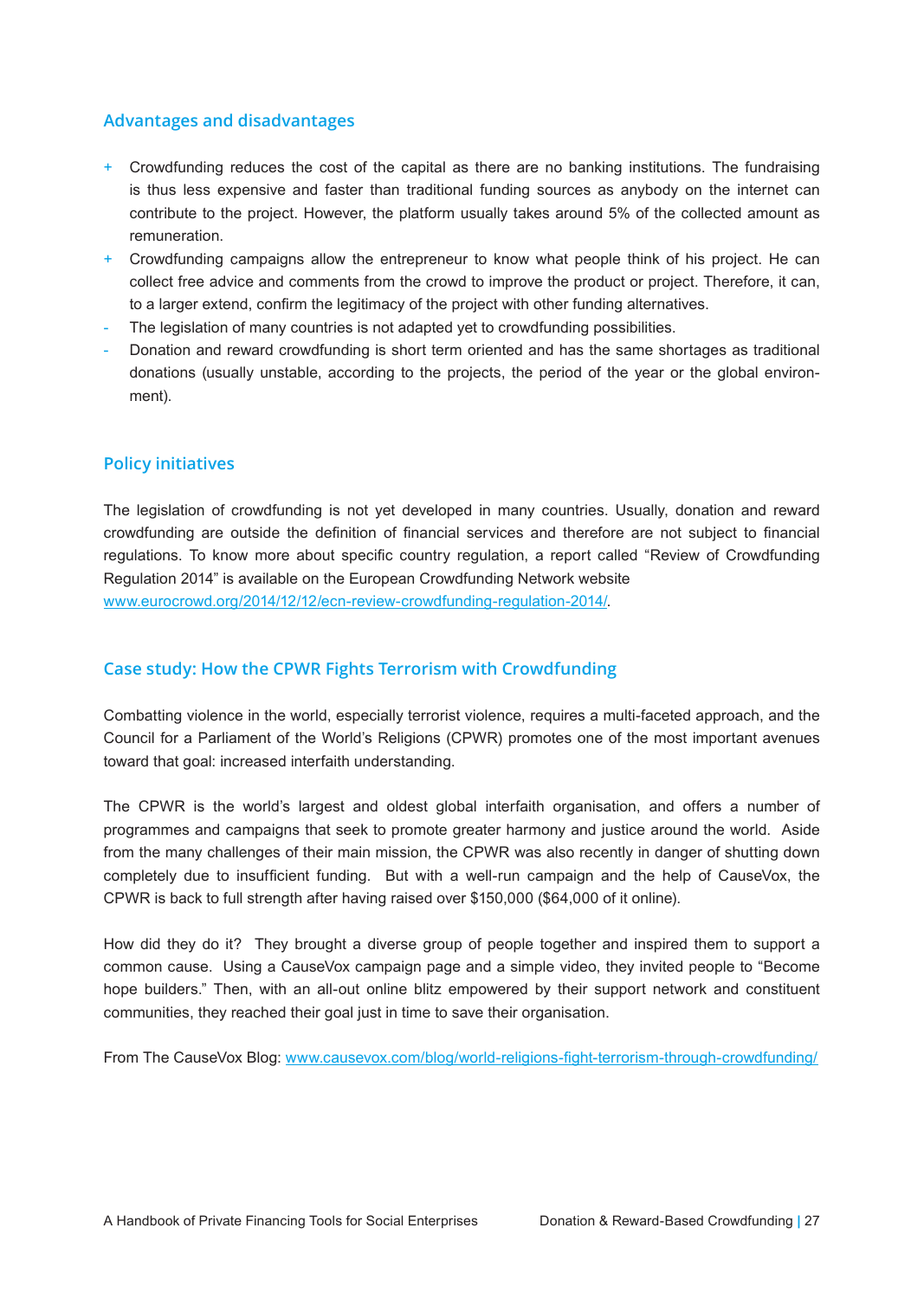# Lending Crowdfunding

### **Context**

| $\odot$ Intermediary required<br>$\odot$ Interests/Dividends | $\circ$ Social performance requirement                                            | $\odot$ Risky investment<br>$\circ$ Need for capital share<br>$\circ$ In the presence of strong capital |                                                                              |  |
|--------------------------------------------------------------|-----------------------------------------------------------------------------------|---------------------------------------------------------------------------------------------------------|------------------------------------------------------------------------------|--|
| Time frame:                                                  | $\circ$ Short term<br>Middle term<br>$(\blacktriangleright)$<br>$\odot$ Long term | Cycle of life:                                                                                          | $\odot$ Start/Introduction<br>$\odot$ Growth<br>$\circ$ Maturity/Rescue plan |  |

#### **Definition**

Lending crowdfunding is when an investor lends money to the organisation with the understanding that the loan will be repaid with interest. (Crowdfund Insider, 2015)

#### **How does it work?**

For lending or debt crowdfunding, as for traditional loans, investors get their initial contribution plus financial returns for their participation in the project. Again, there are no banking institutions involved in a crowdfunding fundraising. The only intermediary between the crowd and the entrepreneur is the online platform, which usually takes a commission of 4-5% of the total amount of successful projects as remuneration.

#### **Is it the best funding option?**

To use lending crowdfunding, the organisation must have certain characteristics:

**Clear and realistic project** – The project needs to be simply explained and must be understandable for everybody. It needs to be realistic and transparent about its goal and costs.

**Short term oriented** – The crowdfunding campaign is limited in time. It implies that the crowd will be willing to know rapidly the outcome of the project.

**Popular** – As the funds will come from the population, the idea must be popular and inspire people.

**Generation of financial surplus** – To provide the interests and repay the investor, the social enterprise needs to be sustainable and generate financial surplus.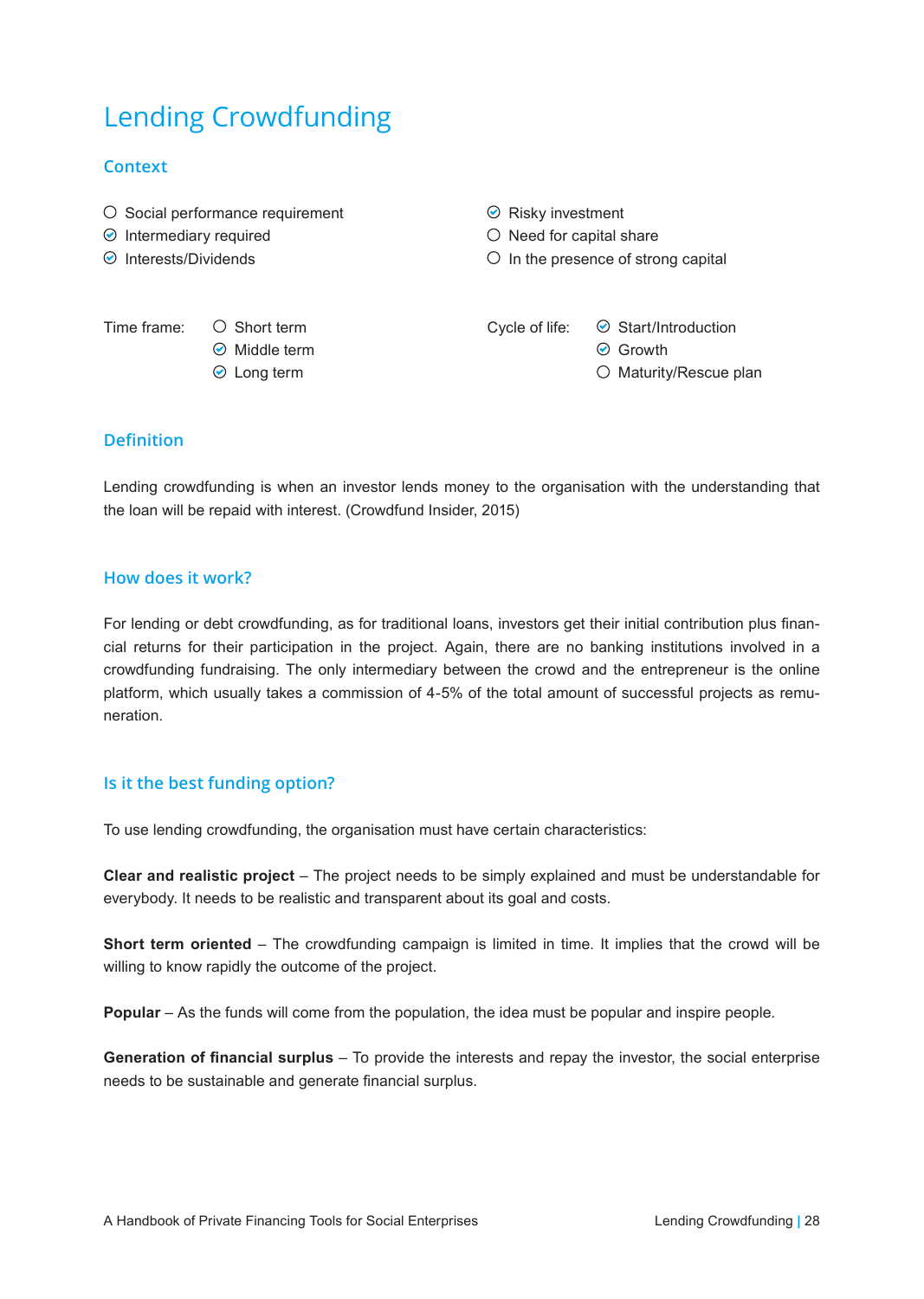## **Advantages and disadvantages**

- $+$  Crowdfunding reduces the cost of the capital as there are no banking institutions. The fundraising is thus less expensive and faster than traditional funding sources as anybody on internet can contribute to the project. However, the platform usually takes around 5% of the collected amount as remuneration.
- + Crowdfunding campaigns allow entrepreneurs to know what the people think of his project. He can collect free advice and comments from the crowd to improve the product or project. Therefore, it can, to a larger extend, confirm the legitimacy of the project with other funding alternatives.
- The legislation of many countries is not adapted yet to crowdfunding possibilities.
- The organisation enters into a legal obligation with its investors to pay interests.

#### **Case study: Kiva**

The Kiva platform was created in 2005 in the United States and is one of the first crowdfunding platforms. The platform, organised as a non-profit one, allows people from developed countries to lend money to small entrepreneurs in developing countries. It is therefore a model of lending crowdfunding. The special feature here is that the contributors do not receive any interest on their loan (0% interest).

In practical terms, a contributor chooses an entrepreneur among hundreds of others, based on their stories and projects. The contributor can then lend \$25 to \$150 to support the project. The repayment term varies from project to project and can be done gradually or at once.

Kiva does not take commission on the final amount. Kiva works with additional donations from contributors and partnerships with companies or foundations. In 2015, \$718,885,775 was lent through the platform and the contractor's repayment rate reached 98.71%. From Kiva's website: www.kiva.org/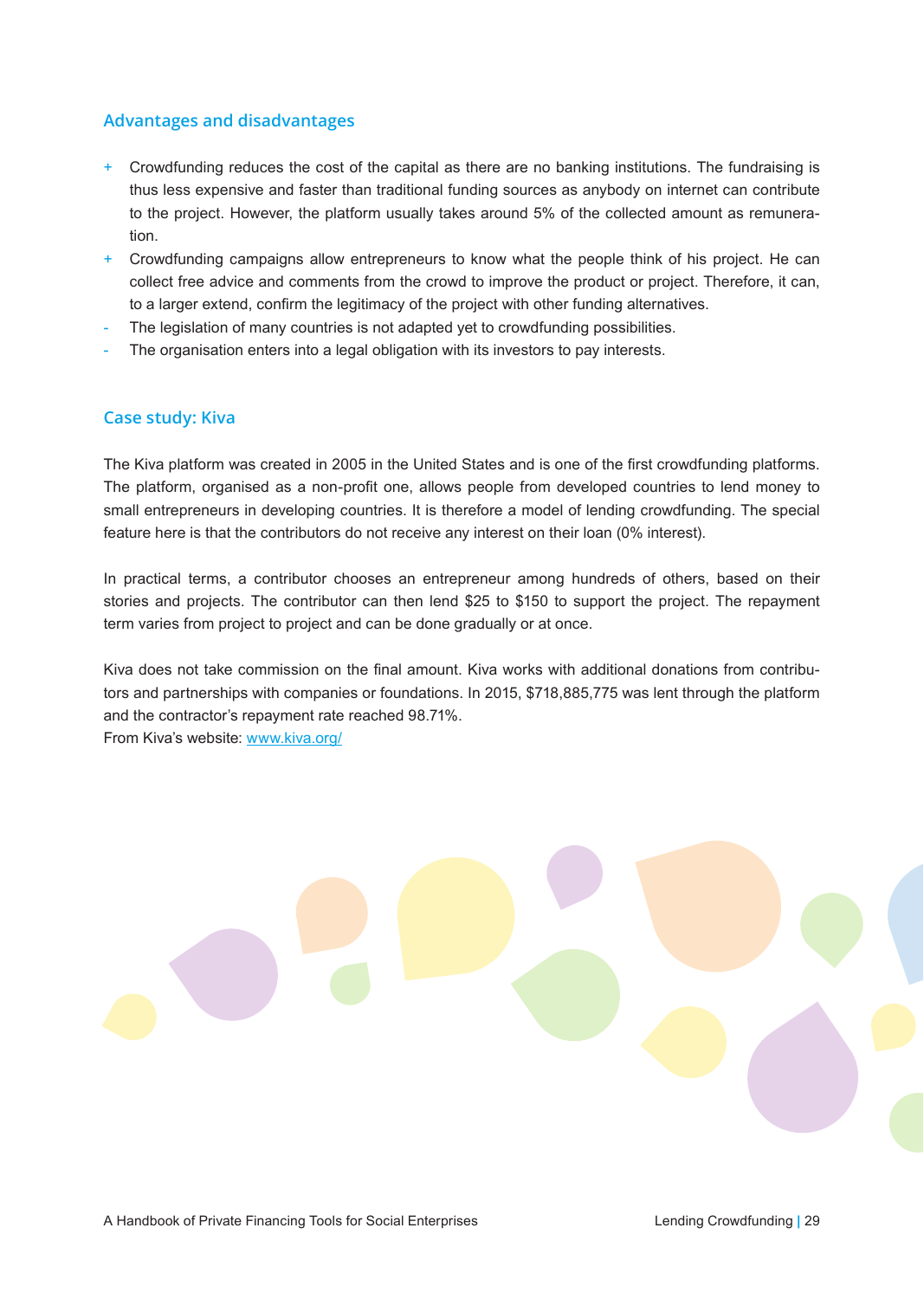# Equity Crowdfunding

# **Context**

- $\circ$  Social performance requirement  $\circ$  Risky investment
- 
- 

 $\odot$  Middle term  $\odot$  Growth

- $\odot$  Intermediary required  $\odot$  Need for capital share
- $\odot$  Interests/Dividends  $\odot$  In the presence of strong capital

Time frame:  $\bigcirc$  Short term Cycle of life:  $\bigcirc$  Start/Introduction

 $\odot$  Long term  $\odot$  Maturity/Rescue plan

# **Definition**

Equity crowdfunding is crowdfunding where, in exchange of contributions, the investors get company shares. The idea is very similar to how common stock is bought and sold on the stock market. (Crowdfund Insider, 2015)

#### **How does it work?**

People invest money in exchange for a share in the organisation. As traditional equity, the value of the share increases if the project is successful. If not, the investor could lose his investment. There are no banking institutions involved in a crowdfunding fundraising. The only intermediary between the crowd and the entrepreneur is the online platform, which usually takes a commission of 4-5% of the

# **Is it the best funding option?**

total amount of successful projects as remuneration.

In order to use equity crowdfunding, an organisation must have a given number of appealing characteristics for the mass:

**Clear and realistic project** – The project needs to be simply explained and must be understandable for everybody. It needs to be realistic and transparent about the goal and the costs.

**Short term oriented** – The crowdfunding campaign is limited in time. It implies that the crowd will be willing to know rapidly the outcome of the project.

**Popular** – As the funds will come from the population, the idea must be popular and inspire people. Generation of financial surplus – To provide dividends, the social enterprises need to be sustainable and generate financial surplus.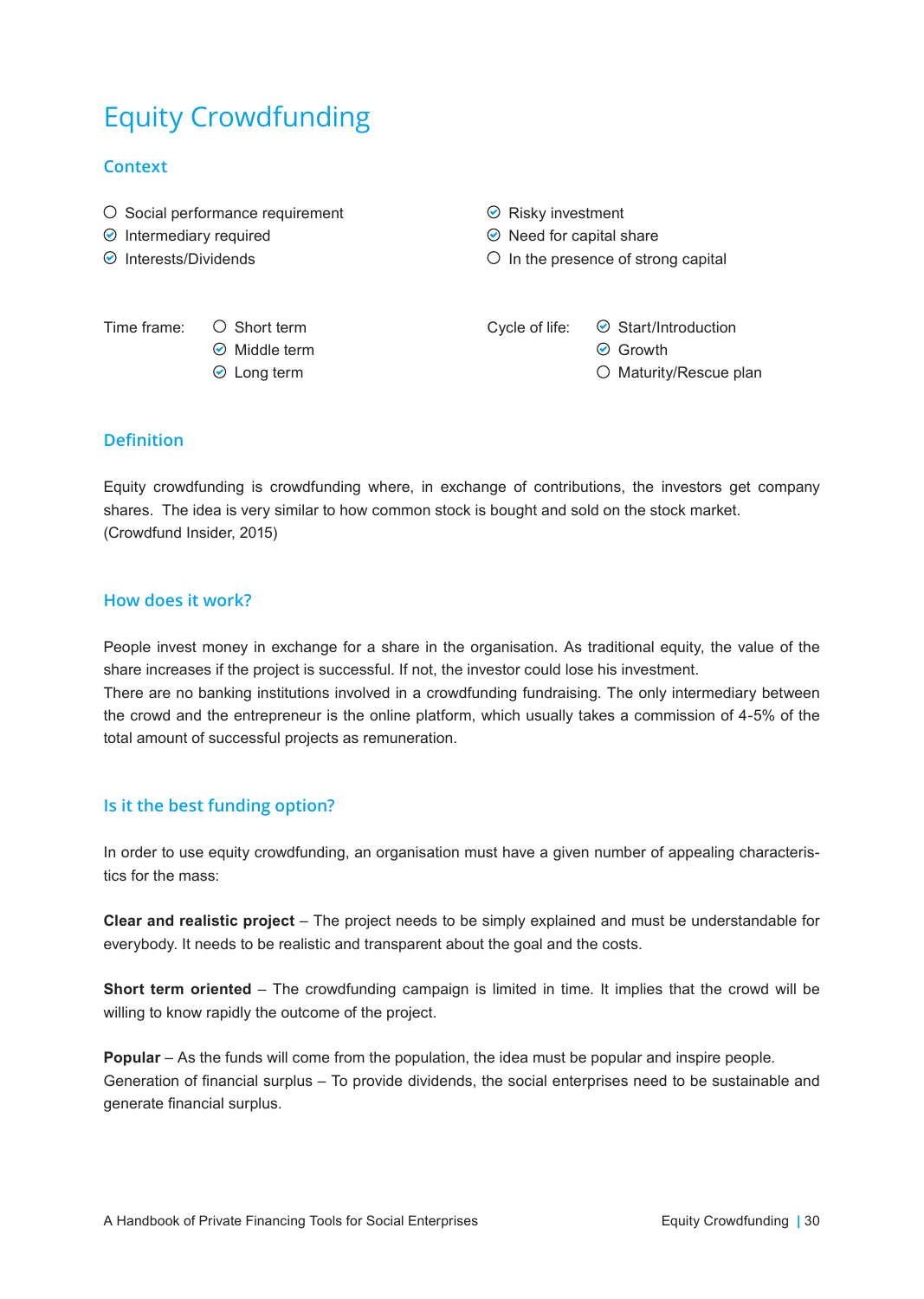**Sharing the same values** – As the investors get some control and voting rights in exchange of their investments, the social entrepreneur needs to be sure that they all share the same objective. Appropriate legal structure – Not all the legal structures allow to raise share capital. (KnowHowNonProfit, 2014)

### **Advantages and disadvantages**

- + Crowdfunding reduces the cost of the capital as there are no banking institutions. The fundraising is thus less expensive and faster than traditional funding sources as anybody on internet can contribute to the project. However, the platform usually takes around 5% of the collected amount as remuneration.
- $+$  Crowdfunding campaign allows the entrepreneur to know what the people think of his project. He can collect free advice and comments from the crowd to improve the product or project. Therefore, it can, to a larger extent, confirm the legitimacy of the project with other funding alternatives.
- + As the dividends depend on the annual profit of the social enterprise, the payments are variables and do not penalize the organisation in case of poorer results.
- The legislation of many countries is not yet adapted to crowdfunding possibilities.
- The ownership of the organisation is diluted as the investors get shares, control and voting rights. These might affect the corporate culture of the social enterprise.

(Henley, 2013)

### **Case study: CrowdMission**

Entrepreneur Karen Darby has launched a crowdfunding site to fund social, environmental and health-related businesses. CrowdMission challenges traditional banks and venture capitalists and put investment opportunities in the hands of ordinary people.

"*CrowdMission is all about making money and making a difference. We connect investors to ambitious, high-growth businesses with a social dimension. These businesses could one day be real gamechangers and have a truly beneficial effect on the planet*", said Darby.

CrowdMission allows ordinary people to invest from as little as £10 in return for shares in businesses that benefit society. It has set itself a target to help, nurture and support 10,000 social entrepreneurs in the next five years.

Every business that seeks funding through the CrowdMission platform must provide an obvious benefit to society, health or the environment. This social impact must be above-and-beyond the commonplace social benefits of running a business, such as the creation of jobs or stimulation of the local economy. CrowdMission is particularly keen to work with social entrepreneurs, green energy businesses and bioscience companies (…) From Crowdfund Insider:

www.crowdfundinsider.com/2013/11/27179-crowdmission-quest-crowdfund-social-business/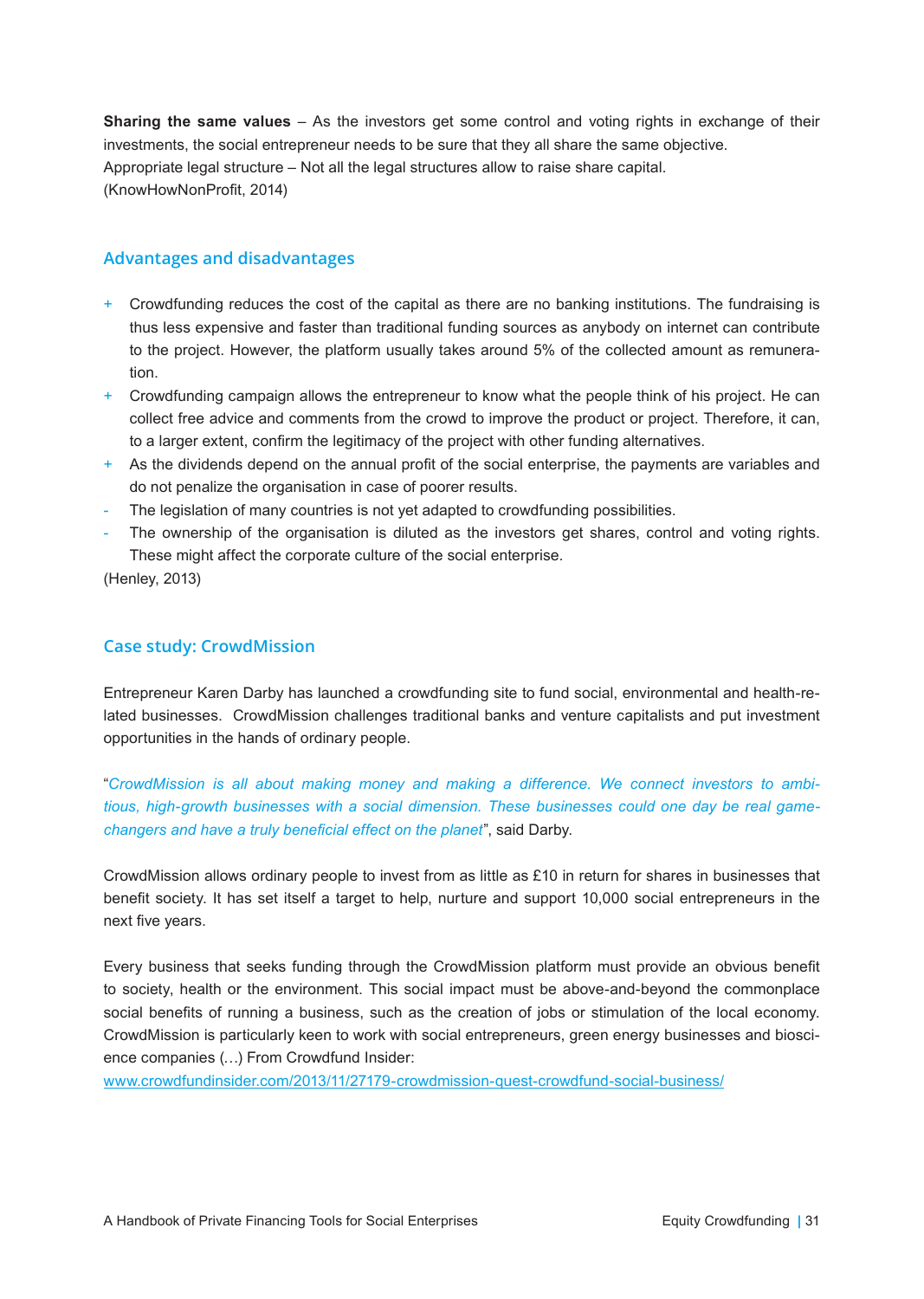# **References**

Belleflamme, P., Lambert, T., & Schwienbacher, A. (2014). *Crowdfunding*: Tapping the right crowd. *Journal of Business Venturing, 29*, pp. 585-609. Crowdfund Insider. (2015). *The Ultimate Crowdfunding Guide*. Retrieved from Crowdfund Insider: www.crowdfundinsider.com/the-ultimate-crowdfunding-guide/

Henley, W. (2013). *Private equity firms increasingly investing in social impact*. Retrieved from The Guardian:

www.theguardian.com/sustainable-business/blog/private-equity-investment-social-impact-sustainability

KnowHowNonProfit. (2014). *Equity Investment*. Retrieved from KnowHowNonProfit: www.knowhownonprofit.org/funding/social-investment-1/investment-types/equity-investment

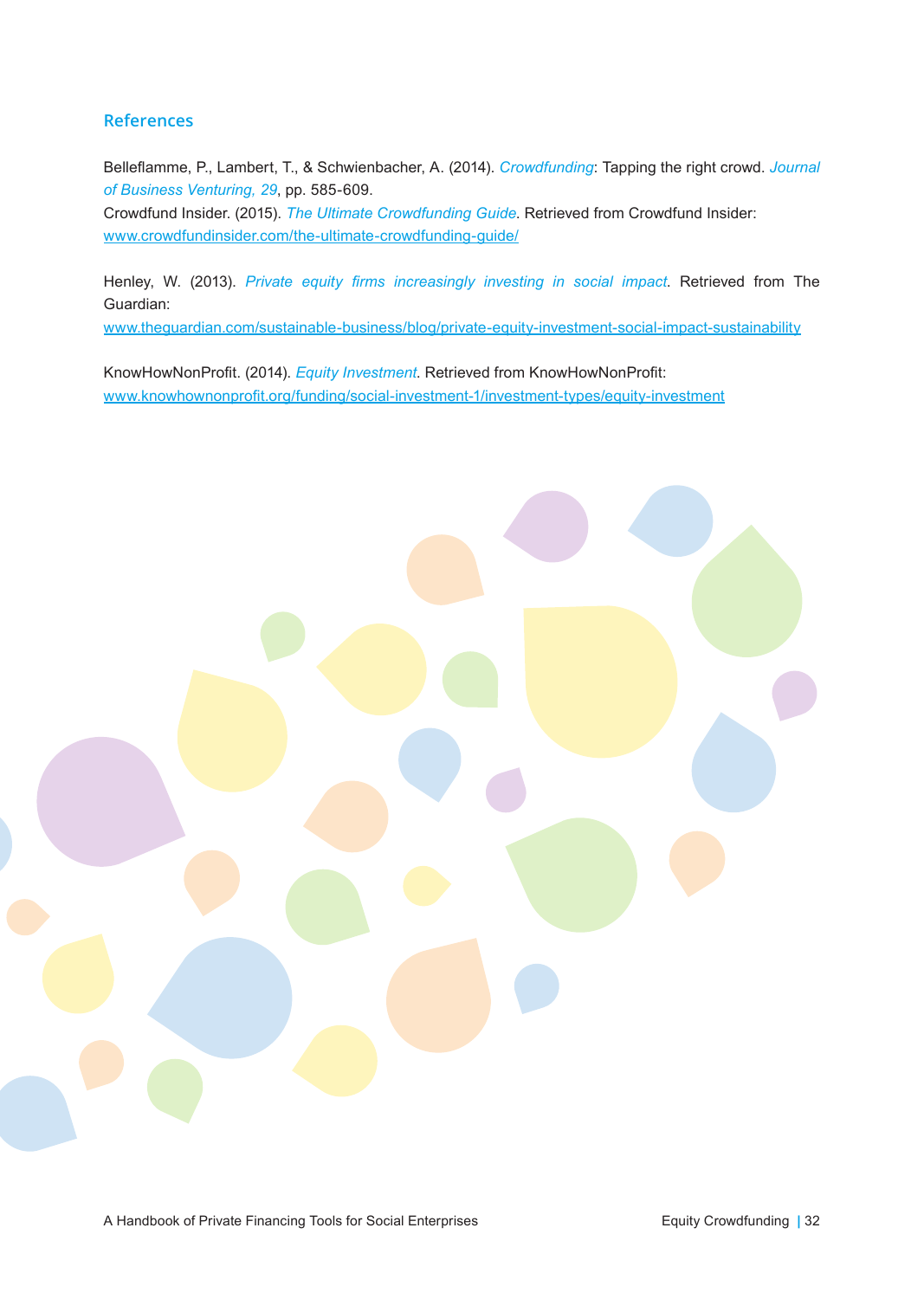# Social Success Notes

# **Context**

- $\circ$  Social performance requirement  $\circ$  Risky investment
- 
- Interests/Dividends**<sup>5</sup>**

 $\odot$  Middle term  $\odot$  Growth

- $\odot$  Intermediary required  $\odot$  Need for capital share
	- $\circ$  In the presence of strong capital

Time frame:  $\bigcirc$  Short term Cycle of life:  $\bigcirc$  Start/Introduction

 $\odot$  Long term  $\odot$  Maturity/Rescue plan

# **Definition**

A Social Success Note is a pay-for-performance arrangement where a private investor will give a loan or provide equity to a social enterprise. The organisation is responsible for paying back the investment only. If the predetermined social target is reached, a philanthropic donor will give the private investor an "impact payment", which is a transfer of the value of the social outcome in the form of an additional return for the private investor.

(Yunus & Rodin, 2015; Yunus Social Business, 2015)

#### **How does it work?**

"A foundation interested in rural energy access could seek out a social business that has developed a sustainable model for a decentralized solar off-grid or mini-grid that can power homes and businesses at an affordable price. Together, the foundation and the solar business would determine what success looks like, in terms of the number of households or businesses that should feasibly get access to this energy. They would then go in search of commercial investors to provide a low-interest loan for the project. If the social business ends up reaching its customer target, it repays the loan and the foundation adds its impact payment for the investors. If the social business doesn't reach its target, it is still on the hook for repaying the loan." (Yunus & Rodin, 2015)

# **Is this the best funding option?**

Social success notes are the best funding option when the enterprise meets the following characteristics:

- Size of the business when the business is either too small for domestic commercial banks or too big for micro-finance institutions
- Income generating organisation to be able to repay the loan, the organisation must have income generating activities.

(Yunus Social Business, 2015)

<sup>5</sup> The interest, here called "impact payment", is not supported by the social enterprise but by a philanthropic donor.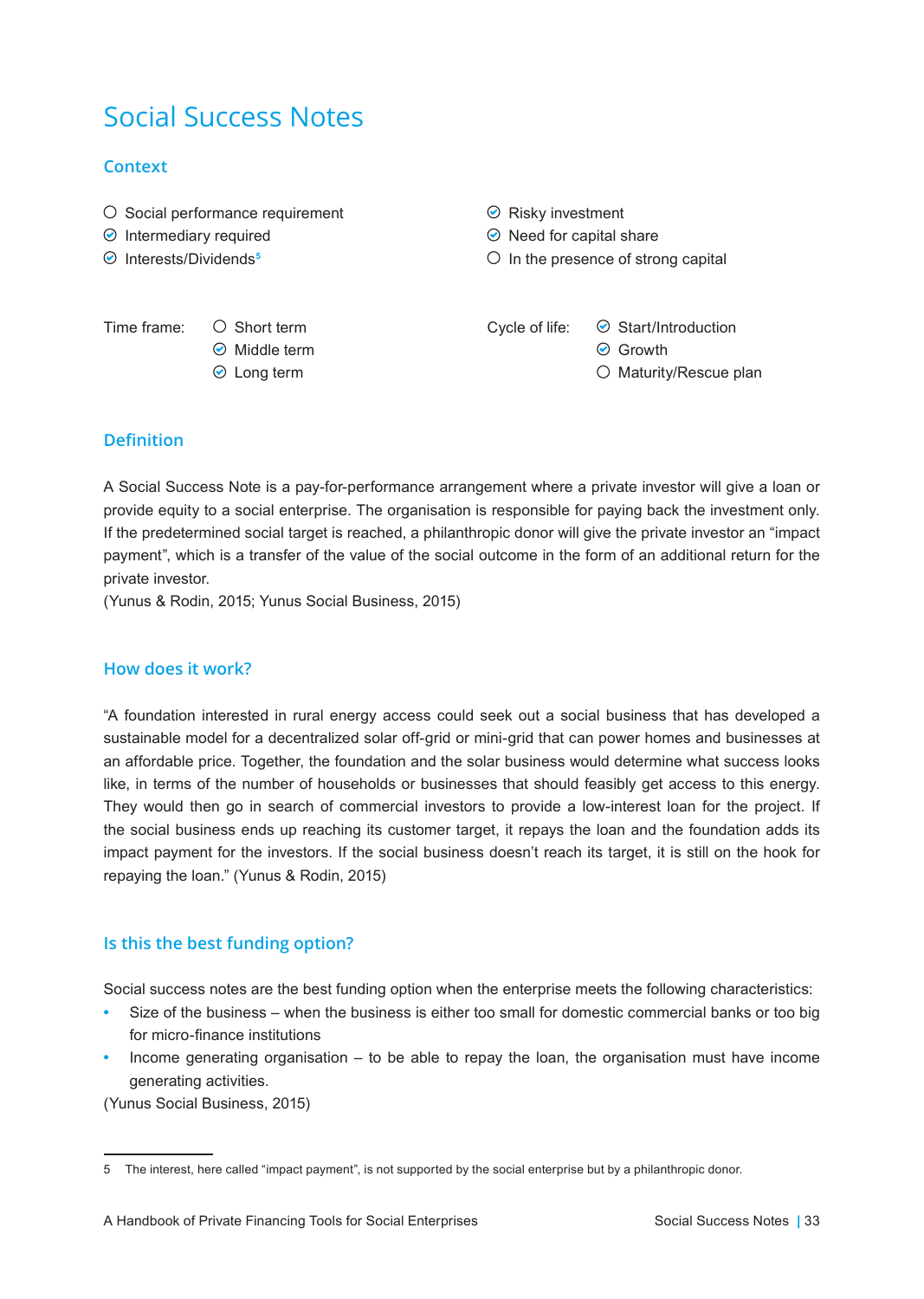## **Advantages and disadvantages**

- $+$  Allows capital flows into underfunded sectors deemed traditionally too risky or unprofitable for mainstream capital.
- + Allows the social enterprise to go deeper into its area of social impact, like targeting a poorer customer segment than traditional investment hurdle rates would allow.

(Yunus Social Business, 2015)

#### **Case study:**

Yunus Social Business and The Rockefeller Foundation are working together to launch the pilot in 2016 with one of Yunus Social Business' investment-ready social businesses. (Yunus Social Business, 2015)

#### **References**

Yunus Social Business. (2015). Yunus Social Business – Global initiatives committed to pilot the Social Success Note. Retrieved from Yunus Social Business: www.yunussb.com/yunus-social-business-global-initiatives-committed-to-pilot-the-social-success-note/

Yunus, M., & Rodin, J. (2015). Save the World, Turn a Profit. Retrieved from Bloomberg View: www.bloombergview.com/articles/2015-09-25/save-the-world-turn-a-profit

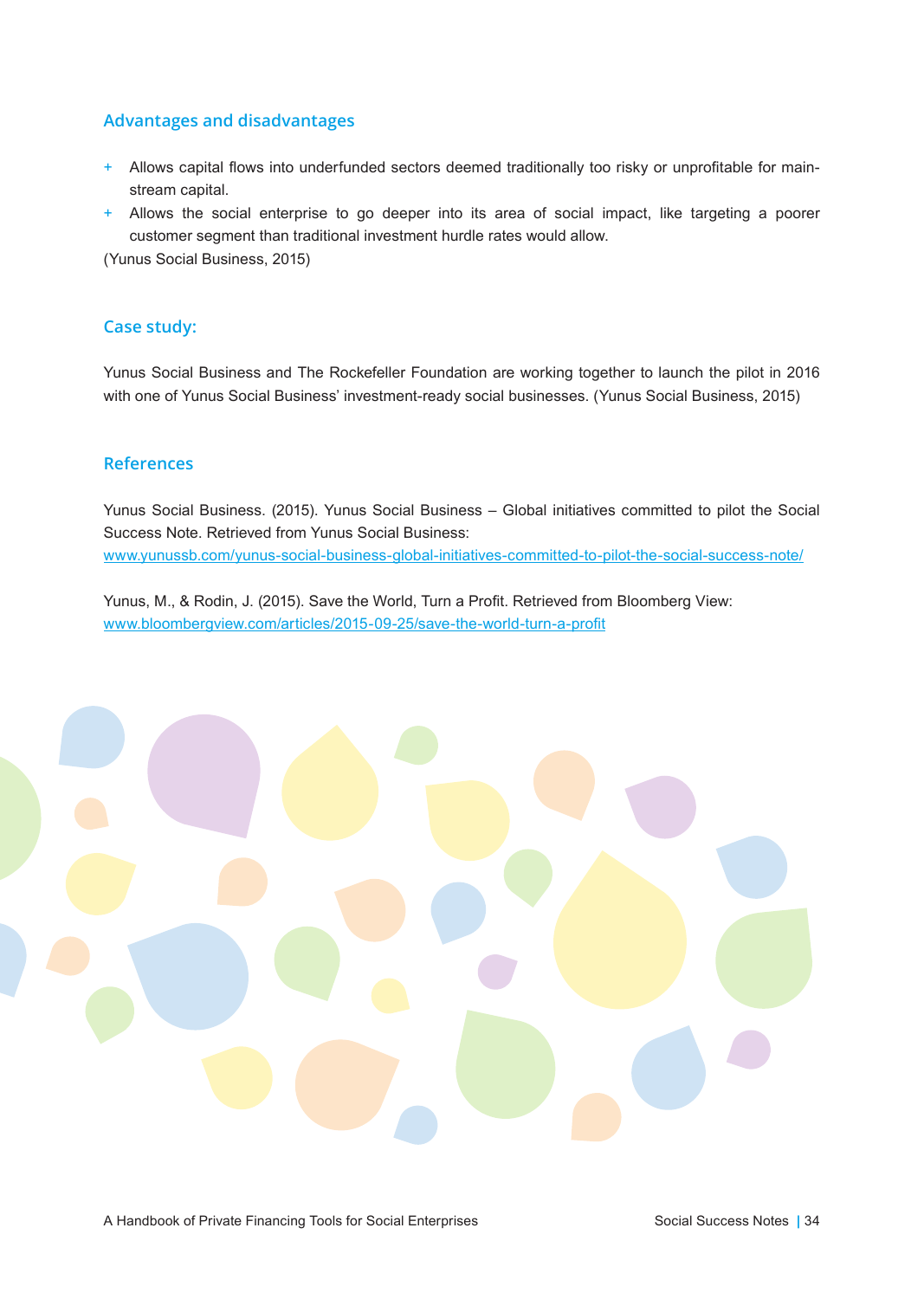# Conclusion

This list of funding tools is not exhaustive but provides an overview of the large scope of instruments available. Many alternatives are possible to finance social impact activities. Whilst private investments guarantee a sustainable support to the organisation, foster innovation and allow to scale up the activities, there are still some points to keep in mind.

First of all, all the funding tools are more or less risky. Equity capital is the riskiest one, followed by quasi-equity and bonds in general. Risk can never be completely eliminated but it can be reduced, when well managed. Being sustainable is not only about money but also about having good governance (risk management, financial planning, etc.). Risk can be managed through several principles:

- A good strategic planning will allow the organisation to take on investment finance responsibly.
- The board of the organisation is responsible for any default. Being engaged into decisions about external finance is therefore vital.
- A good communication and transparency between the organisation and the potential investors will ensure that difficulties and concerned are resolved at an early stage.
- Experts and consultants can help the organisation if advice is needed concerning investment or strategic planning.
- Finally, diversifying the funding sources will reduce the risks for the organisation. Relying on just one source of finance might be hazardous in case of failure.

Second, to remain sustainable, the organisation must evolve in its funding process. Many tools are available and some are more relevant for some activities, at certain lifetime stages of the organisation, combined with other funding tools as well. Their use must be dynamic and not frozen in time. Proactivity brings better management of the balance sheet and therefore increases the social impact of the organisation, which is the ultimate goal. Also, not all organisations are best suited for private investments. A deep analysis must be completed to determine if and which instrument is the best option for the organisations' needs.

Finally, as mentioned before, private investment tools must not be seen as a substitute to the current traditional funding mechanisms but as an added value for the organisation. They need to be used in a complementary manner, to foster innovation and to ensure the financial sustainability of the social enterprises. Donations, subsidies and loans must not be excluded under the pretext of the use of private funding tools. To reduce risk as much as possible and ensure the sustainability of the organisation, financing should be adequately diversified.